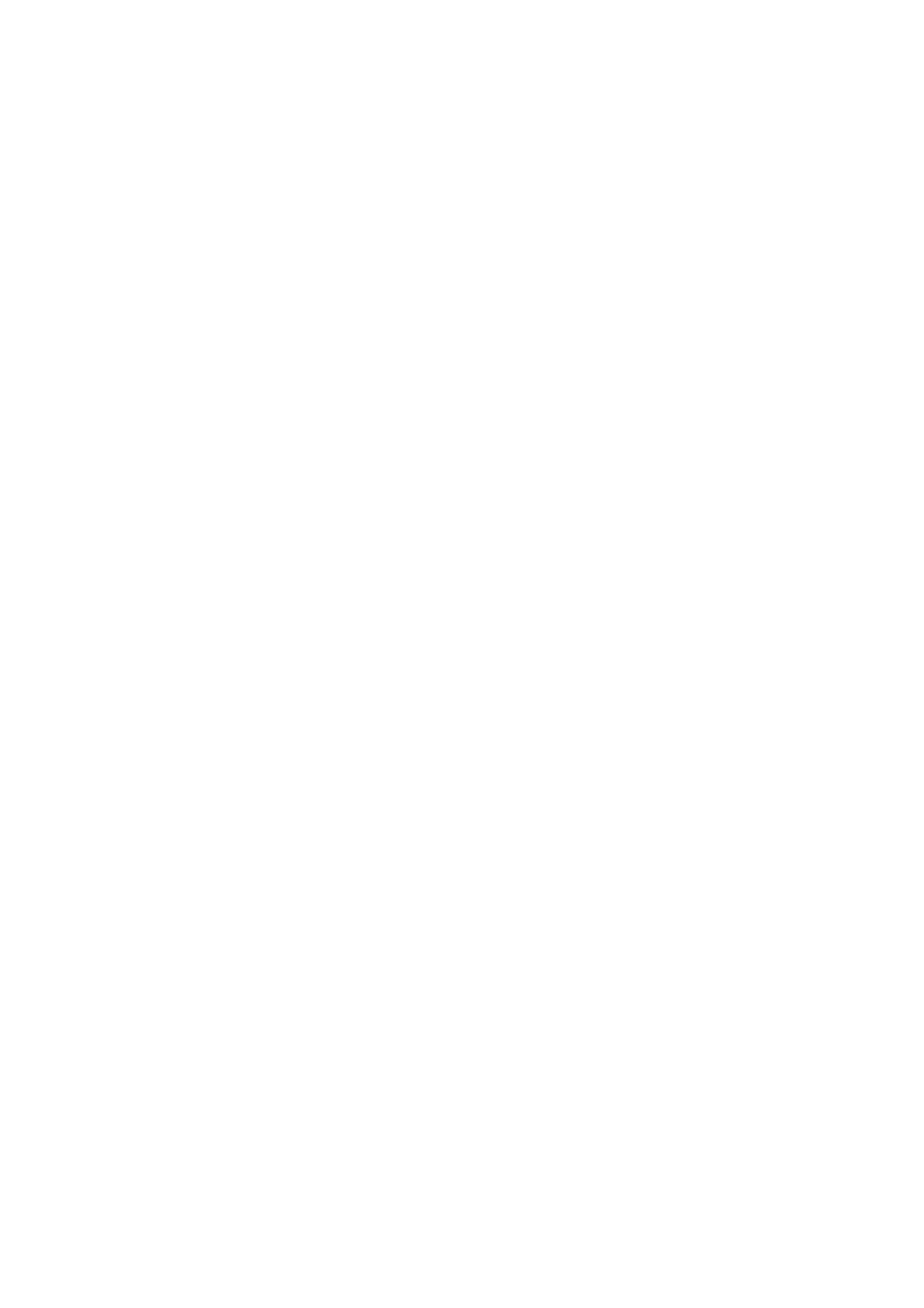# **EUROPEAN UNIVERSITY INSTITUTE, FLORENCE DEPARTMENT OF LAW**

*Judicial Activism of the European Court of Justice and the Development of the European Social Mode in Anti-Discrimination and Consumer Law*

## **HANS-W. MICKLITZ**

EUI Working Paper **LAW** 2009/19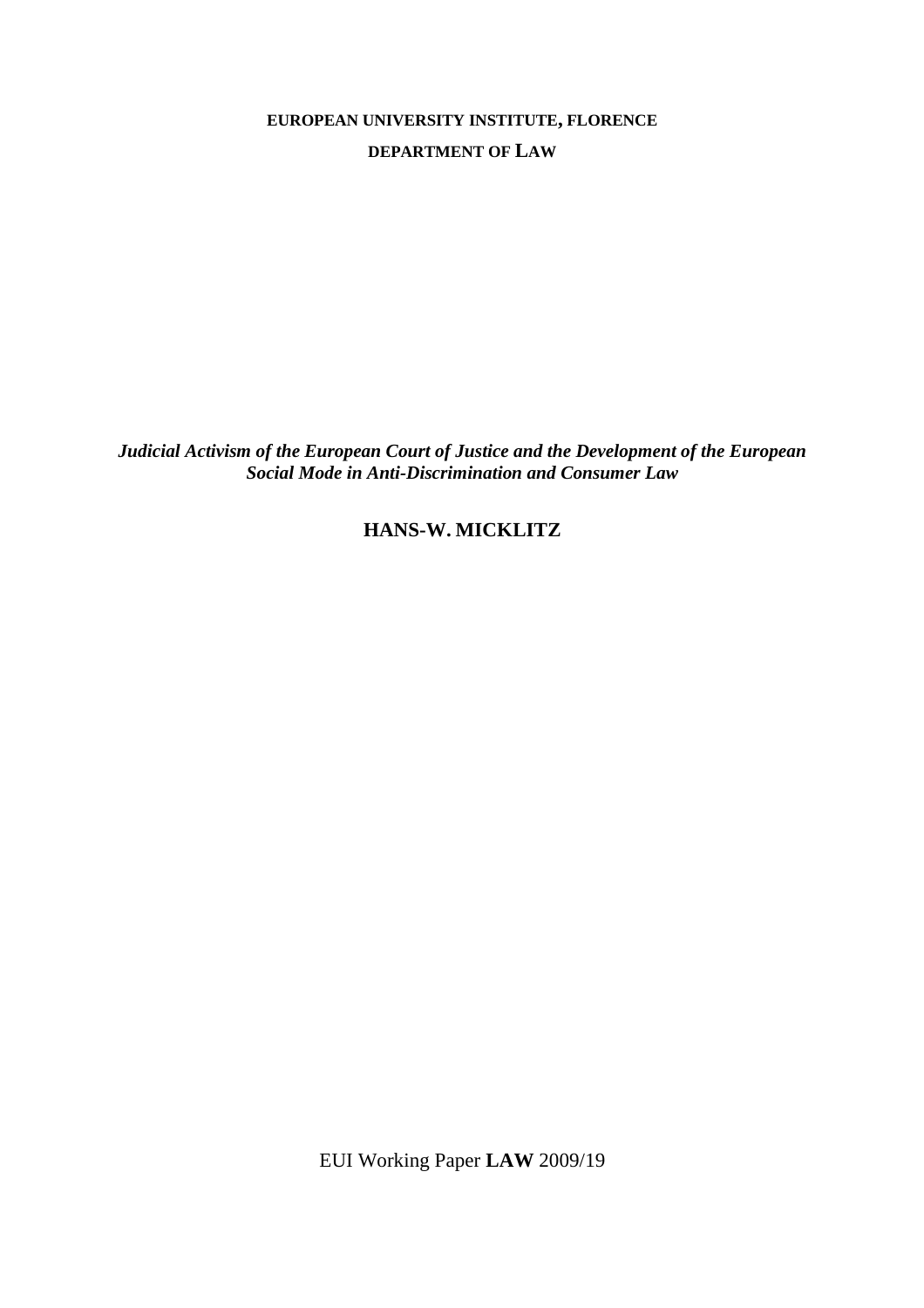This text may be downloaded for personal research purposes only. Any additional reproduction for other purposes, whether in hard copy or electronically, requires the consent of the author(s), editor(s). If cited or quoted, reference should be made to the full name of the author(s), editor(s), the title, the working paper or other series, the year, and the publisher.

ISSN 1725-6739

© 2009 Hans-W. Micklitz

Printed in Italy European University Institute Badia Fiesolana I – 50014 San Domenico di Fiesole (FI) Italy www.eui.eu cadmus.eui.eu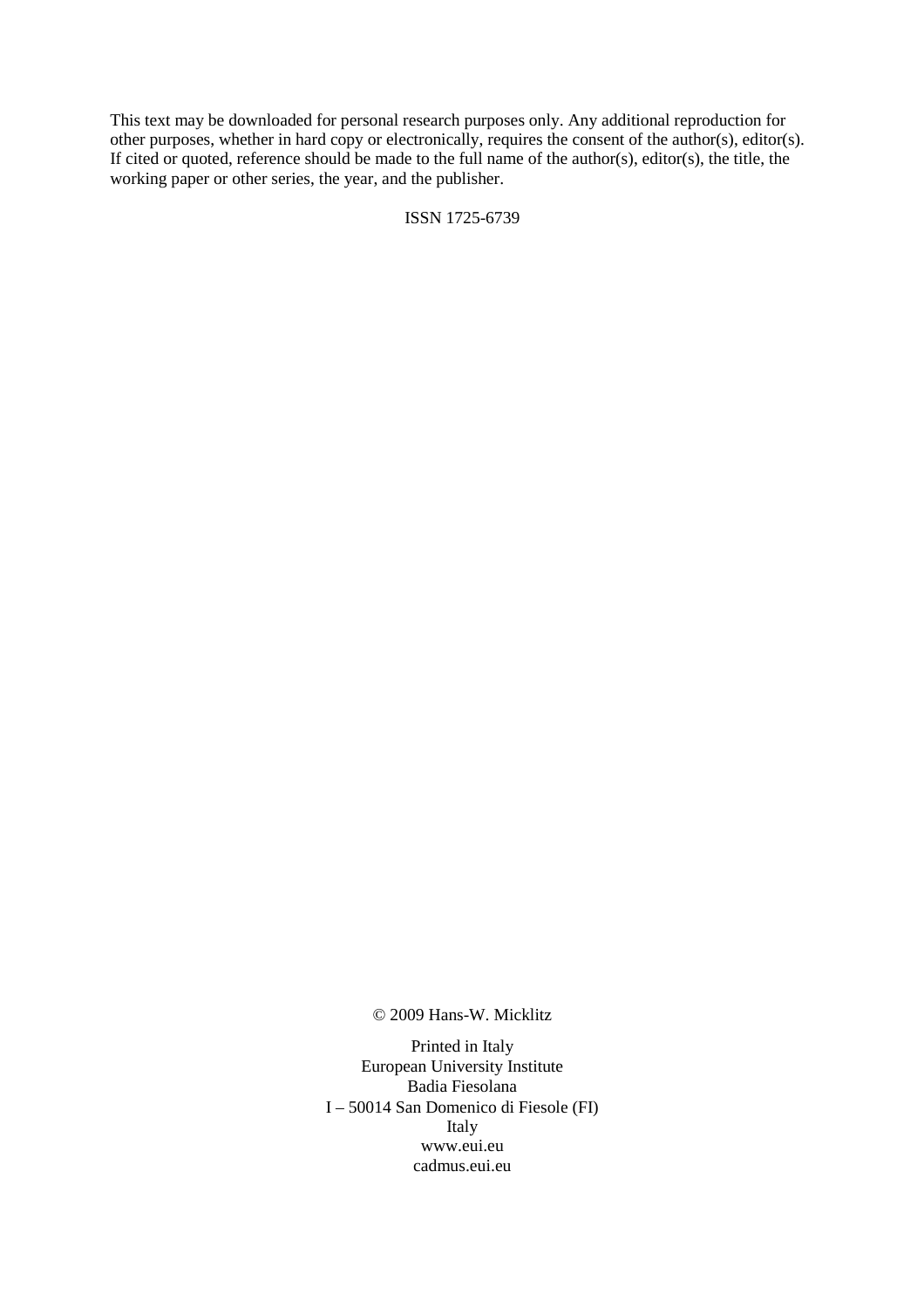## **Abstract**

My hypothesis, which I try to present in this paper can be broken down into three different affirmations: The ECJ is developing, on the basis of the *acquis communautaire,* a European Social Framework, not a fully-fledged European Social Model. The ECJ's Social Model is based on access justice not on social justice. More recently, the ECJ tends to substitute national social models with its own European Social Model.

## **Keywords**

Judicial activism, social model, access and social justice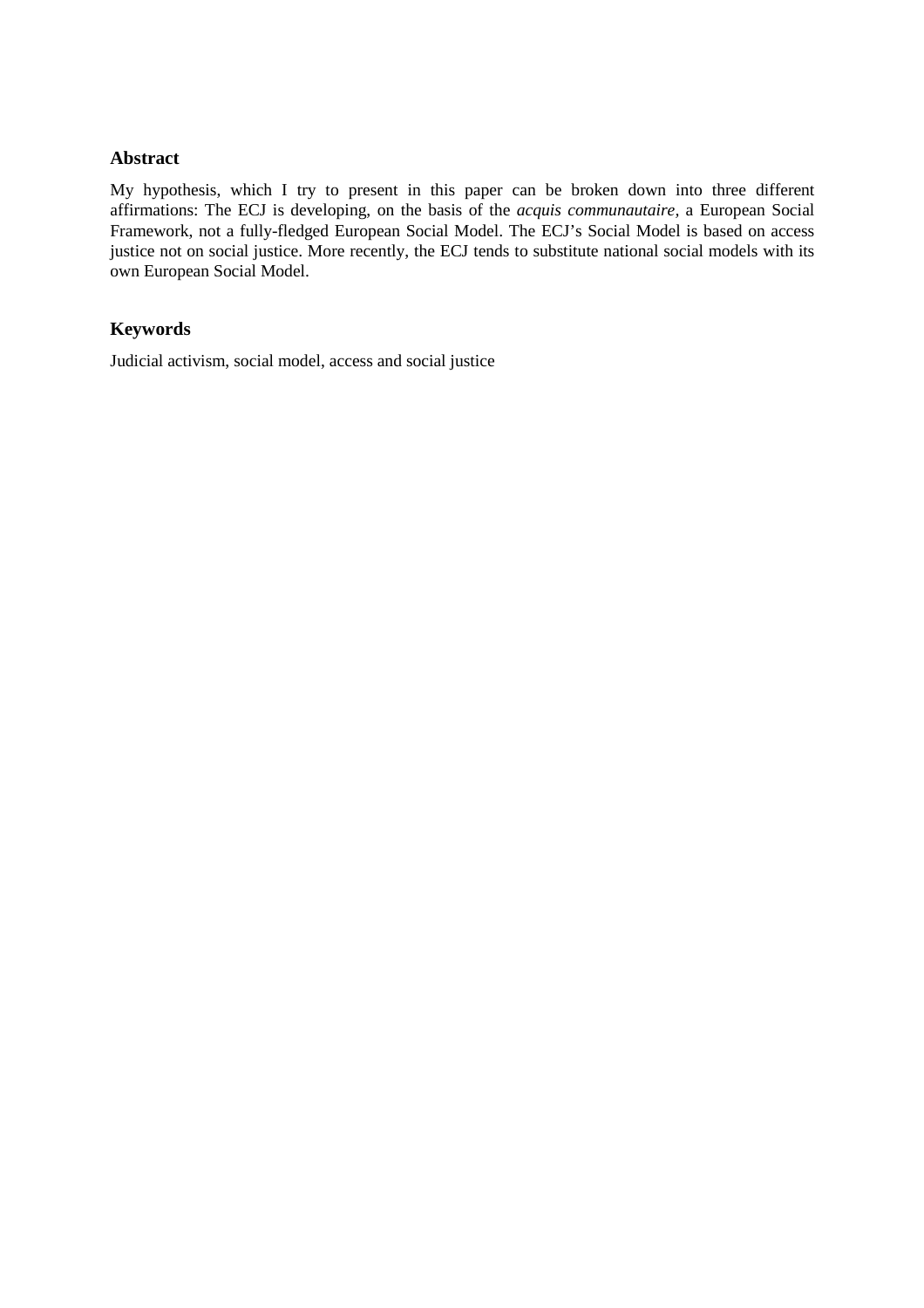# **Table of Contents**

| I.   |                                                                                             |
|------|---------------------------------------------------------------------------------------------|
| П.   | The Subject Matter: What Are We Talking About, When We Talk About 'The Social'? 2           |
| III. |                                                                                             |
|      | Treaty of Rome: The Building of the European Legal Order via the ECJ (1957-1986)            |
|      | Treaty Amendments between 1986 and 1999: The Unbalanced Introduction of 'The Social' and    |
|      |                                                                                             |
|      |                                                                                             |
|      | The Current Situation – Judicial Activism between Upgrading and Downgrading 'The Social' 12 |
| IV.  |                                                                                             |
|      |                                                                                             |
|      |                                                                                             |
| V.   |                                                                                             |
|      |                                                                                             |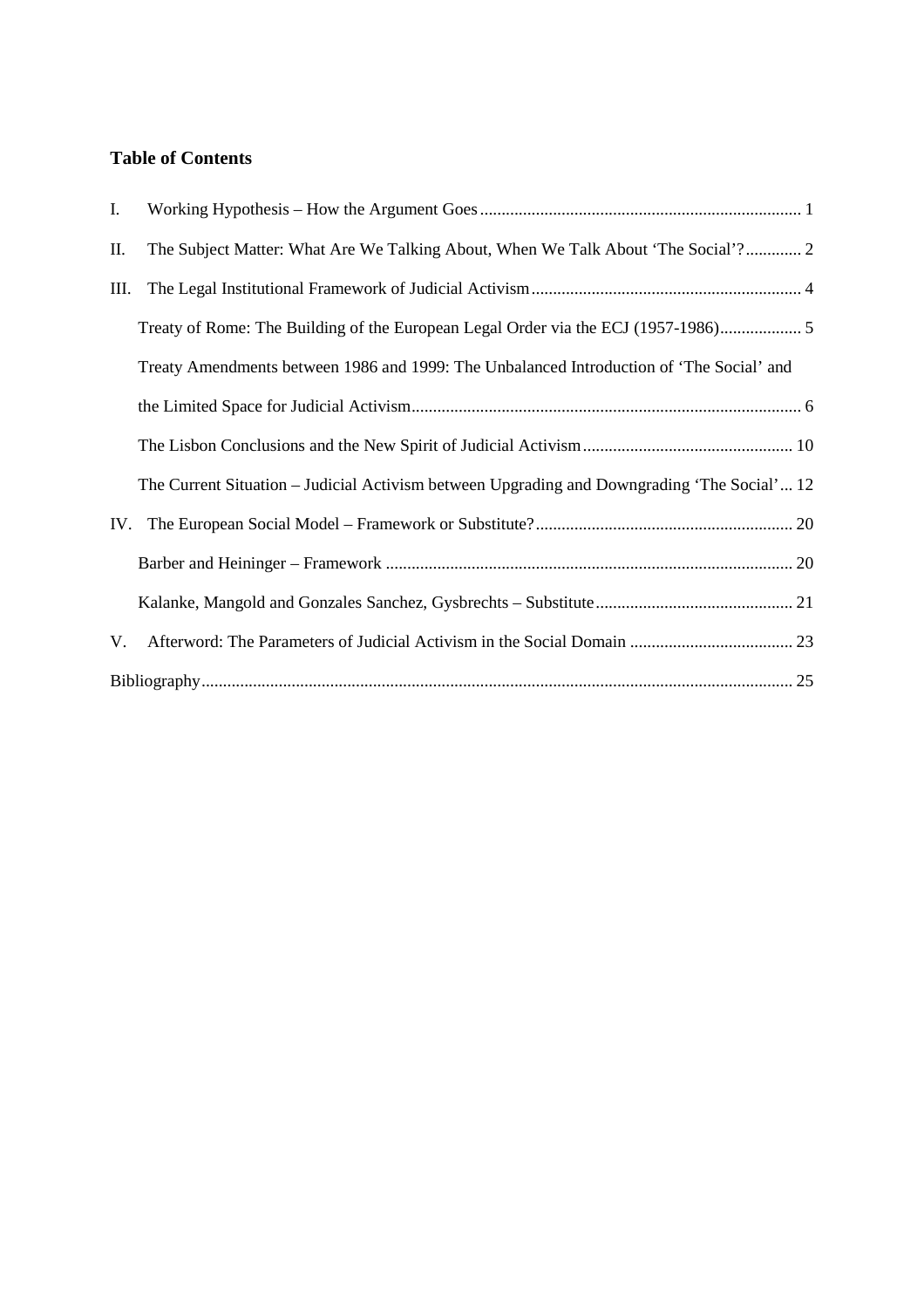## **I. Working Hypothesis – How the Argument Goes**

The convenors of the conference assigned three significant issues to me<sup>1</sup>: 'judicial activism of the European Court', 'development (of the European legal order)' and 'the European Social Model'. It is only by combining the three, the otherwise insurmountable task, renders itself feasible.

I will not concentrate here on the judicial activism of the  $ECJ<sub>i</sub><sup>2</sup>$  but rather on judicial activism related to the social model. However, even this narrow understanding requires some clarifications. I will firstly have to define what judicial activism actually means and indeed will have to shed light on what might be the 'social model'. The reference to 'development' suggests that the legal order and the social model have undergone changes over time. This infers that I must define the parameters of the developments, against which the progress or backlash of the development of the European social (legal) order can be measured. Whether there is or can be something like a consistent European Social Model is subject to an intensive debate, with contributions from both lawyers and political scientists.<sup>3</sup> I will focus my interests on whether the ECJ has developed or is developing a 'Social Model' at all and if so, what this 'Social Model' looks like.

My hypothesis, which can be broken down into three different affirmations, is the following:

- 1. The ECJ is developing, on the basis of the *acquis communautaire,* a European Social Framework, not a fully-fledged European Social Model.
- 2. The ECJ's Social Model is based on access justice not on social justice.
- 3. More recently, the ECJ tends to substitute national social models with its own European Social Model.

I will develop my argument in three steps. *First* of all, I will outline what I mean by 'The Social'. In essence, I am referring essentially to two areas which are of major concern for the establishment of the European Social Model, anti-discrimination law and consumer law, with regard to universal services. Anti-discrimination law is imbedded in labour law. I have been forced here to touch upon the labour law context, since modern anti-discrimination law originates from the law of equal treatment which is much older and subject to differences in the Member States. However, I must clarify that my contribution is not meant to deal with labour law as a whole, with 'Individualarbeitsrecht' and 'Kollektivem Arbeitsrecht', with 'Employment Law' and 'Labour Law' or with 'Droit Social' in the French sense.<sup>4</sup> The reference point remains and is anti-discrimination law, which is transforming into a genuine legal field that cuts across various fields of public and private law.<sup>5</sup> Consumer Law, on the other hand, seems to be a rather homogenous field of law, as it appears to deal with market transactions. However, it is true that consumer law is also losing its contours. It enters more and more into fields outside classical market transactions. Again a disclaimer applies. This is not the place to discuss the concept of consumer law. Therefore, I will concentrate on market transactions via sales and services. Universal services are an upcoming subject affecting private law relations. The ECJ, however, has only become involved to a limited extent. That is why this is not yet a major area of

l

<sup>1</sup> I would like to thank the participants of the conference, held in Copenhagen, as well as Bruno de Witte, Dagmar Schiek and Norbert Reich for numerous, helpful comments. That being said, the usual disclaimer applies. This article builds on previous research, in particular Micklitz, 2005; 2009, p. 199 ff., 203-208; in Bärlund et. 2009, p. 417; EUI Working Paper 12/2009 and 2008/14, to be published in the Yearbook of European Law, 2009. It will be published under that heading in R. Nielsen et al. (eds.) The Role of the Courts in Developing a European Social Model – Theoretical and Methodological Perspectives, 2010.

<sup>2</sup> de Waele, not yet published.

<sup>3</sup> Scharpf, 2002, p. 4.

<sup>4</sup> I will save this for a later analysis, which is necessary in order to provide a truly full picture of 'The Social'.

<sup>5</sup> Schiek/Waddington/Bell, 2007.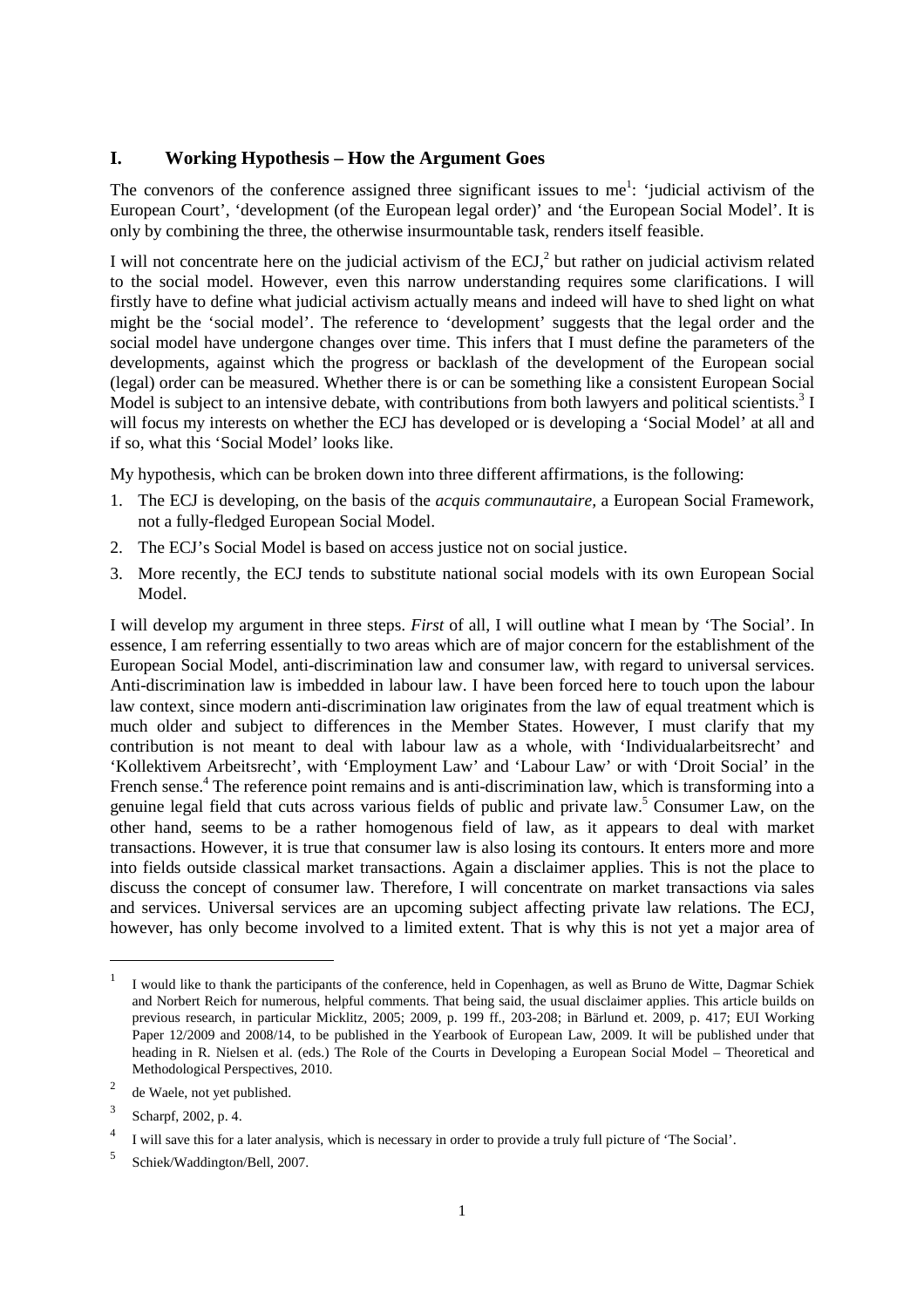judicial activism, even though universal services belong to the social dimension of the EU. 'The Social' which is enshrined in these two areas of the legal system, has undergone changes over the decades. I would like to demonstrate these changes and also from where exactly they have emanated. This aim allows me to highlight differences between the national and the European understanding of The Social, as indicated in the heading, with regard to anti-discrimination and consumer law.

*Secondly,* I will analyse the role of the ECJ in the building of the European social legal order, from its beginning to its current state. I start from the premise that the ECJ has always been an activist court, the driving force behind European integration.<sup>6</sup> Once it became clear that the European legal order reached beyond economic integration, the ECJ had to face the challenge of how to define its role and function in the shaping of what is termed by the convenors 'The European Social Model'. I will take a chronological approach in order to demonstrate that the ECJ is operating in a constantly changing legal institutional framework. According to my hypothesis, the ECJ is not operating in a legal vacuum. It is not only bound by the Treaties but is also guided by the spirit behind the Treaty amendments and the subsequently adopted Directives.

*Thirdly,* I will give shape to what I identify as the judge-made European Social Framework, a legal order based on access justice. I will attempt to illustrate that the ECJ in more recent judgments tends to impose the European Social Framework on the Member States. The Framework would then leave no leeway any more for the Member States and their courts to 'fill' the framework with different conceptions of 'The Social', if such a tendency continues. Here, my own understanding and my own conviction relates well. A smooth development of European integration depends on the interminglement of a European Social Framework complemented and supplemented by different national social models

In my concluding remarks, I will briefly return to the parameters which are the driving force behind judicial activism: (1) judicial co-operation between the ECJ and national courts as enshrined in the preliminary reference procedure, (2) 'organised law enforcement', that is, parties who are instrumentalising the reference procedure in a particular way so as to push the ECJ into action in order to improve national social standards or to strike them down and (3) last but not least legal and political legitimacy. Judicial activism of the ECJ depends on the degree to which Member States, national courts and the peoples of Europe are willing to accept the outcome of the judgments and their impact on national social standards.

## **II. The Subject Matter: What Are We Talking About, When We Talk About 'The Social'?**

So what is 'The Social' or what is the subject matter of my analysis? The answer seems crucial not only for the shaping of the European Social Framework but also for bringing the ECJ's activism into focus. As a private lawyer, I am thinking from a bottom-up perspective, i.e. from the economic actors to the state as opposed to top-down, from the state to the actors. So you may not be surprised that my approach to the social dimension of EU law derives from a private law perspective.

*D. Kennedy* distinguishes in his groundbreaking article on 'Two (Three) Globalisations of Law & Legal Thought: 1850-1968'<sup>7</sup> between the *Classical Legal Thought* (CLT) 1850-1914 and '*The Social*' 1900-1968. He associates the *CLT* with individual rights, formal equality, the ideal of freedom, legal positivism, the core function of private law, normative ideas like right, will, fault, the unitary state, one people, and the code as a legal instrument in the free market.

<sup>6</sup> Maduro, 1998.

<sup>7</sup> 2003, p. 630.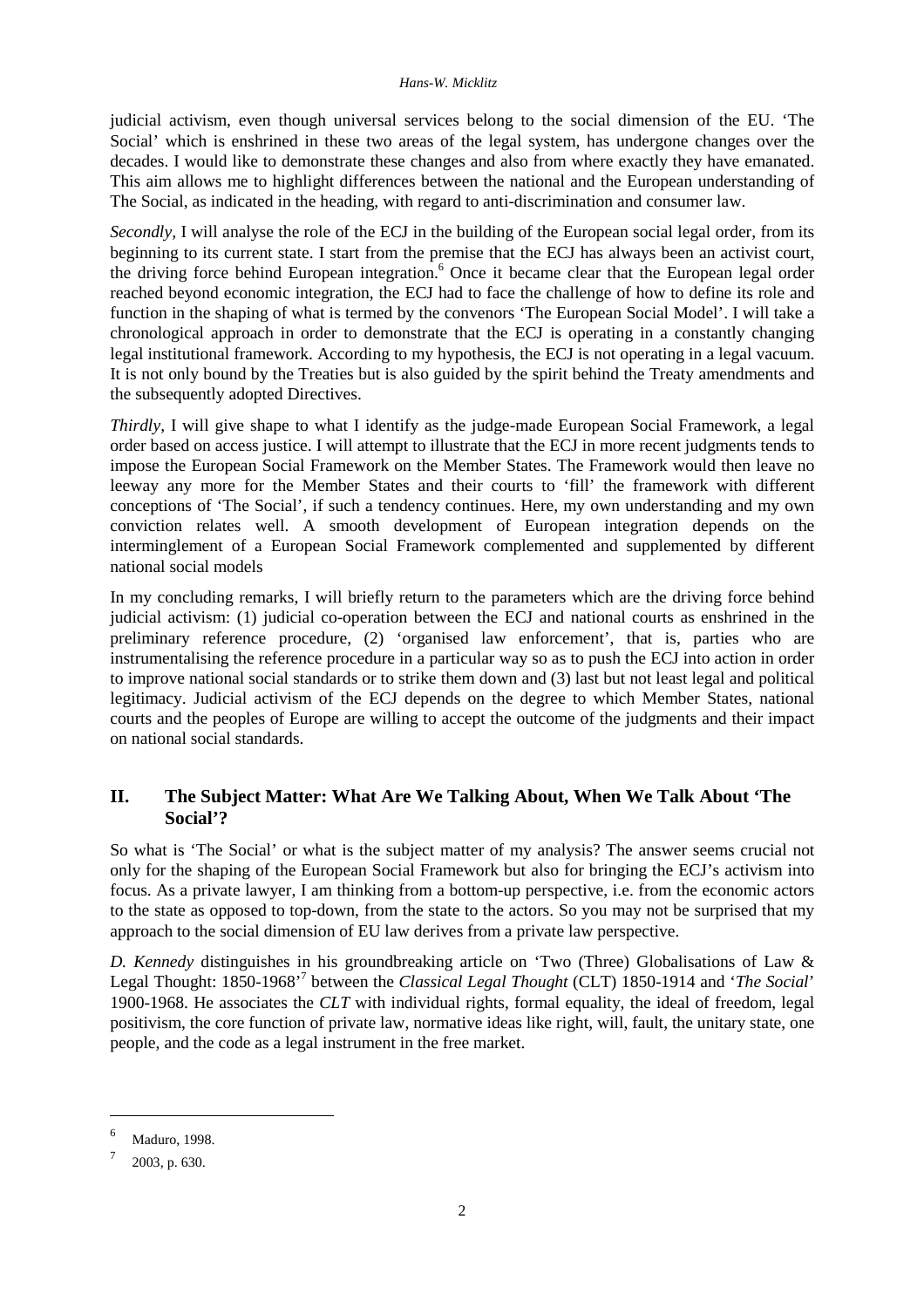*First consequence*: CLT is relevant in the context of my analysis only as some sort of a contrast programme against which the social developments of the  $20<sup>th</sup>$  Century can be measured. CLT governs the European Economic Constitution.<sup>8</sup>

'*The Social*' focuses on group rights, social rights, on social justice, on solidarity, on legal pluralism, on social welfare, corporatism, on social classes, on special legislation in organising market alternatives. Roughly speaking 'The Social' arose after World War One with France taking the lead in Europe.<sup>9</sup> At that time, the major legal field of 'The Social' constituted labour law. The rise of the consumer society after World War Two yielded a second social dimension – consumer law.

*Second consequence*: Labour law, broadly speaking, and consumer law combine individual and collective rights, foster solidarity and strive for social justice. They lie at the heart of 'The Social' and form the core of my analysis. Labour law was rather developed when the European Community was established, quite contrary to that of anti-discrimination law where the situation was/is just the other way round. The underdeveloped Member States' law left room for EU initiatives.<sup>10</sup> Consumer law is different. After a short blossom period in the Member States, the European Community entered the scene and took the lead.<sup>11</sup> Understood this way, 'The Social' shows a peculiar design in the European scenario.

*D. Kennedy*<sup>12</sup> does not analyse the third wave of globalisation of legal thought with the same density. However, he indicates again a shift in parameters which might help to clarify what issues need to be discussed in the aftermath, the erosion, or the decline of 'The Social'<sup>13</sup> in the nation states. He calls the third wave '*neo-formalism and adjudication*' and detects a shift from individual rights to human rights, from social justice to anti-discrimination, from solidarity to democracy, from social law to constitutional law, from legal pluralism to multiple normative construction processes, from social welfare to rights and politics, from corporatism to federalism, from social classes to plural identities, from special legislation to constitution, treaty and charter, from alternatives to the market to the pragmatically regulated markets.

*Third consequence:* These parameters allow me first of all to reconsider the value judgments and the institutional setting of anti-discrimination law as imbedded into labour law and consumer law – the changing patterns of justice, the decline of solidarity, $14$  the rise of fundamental and human rights<sup>15</sup> as well as the rise of new modes of governance<sup>16</sup> which deliberately remain outside the jurisdiction of the ECJ.<sup>17</sup> Secondly, the third wave introduces a new domain of formerly public law into the realm of private law – universal services. Here, EU law played a key role from the beginning. The Social at the EU level bears much more elements of the third wave than of the second wave.

<sup>8</sup> See Gerber, 1994, p. 25.

<sup>9</sup> Demogue, Les Notions Fondamentale du Droit Privé: essai critique, 1911.

<sup>&</sup>lt;sup>10</sup> This conclusion can be drawn from Kennedy's analysis of the Three Globilisations of Legal Thought (fn. 7).

<sup>11</sup> Rösler, 2004; Weatherill, 2005.

<sup>&</sup>lt;sup>12</sup> Kennedy developed his ideas somewhat further in his follow-up article, in Trubek/Santos (eds.), 2006, pp. 19-73.

<sup>13</sup> Leibfried/Pierson, 1998; Pierson, 2008.

<sup>14</sup> Wunder, LLM Thesis, EUI Florence, 2008; Barnard (ed.), 2007, p. 109.

<sup>&</sup>lt;sup>15</sup> Discussed under the issue of constitutionalisation of private law, Mak, 2008; Cherednychenko, 2008; Grundmann (ed.), 2008.

<sup>16</sup> Cafaggi/Muir Watt (editors), 2009; the same editors, 2008.

 $17$  See on social exclusion and OMC latter in the text.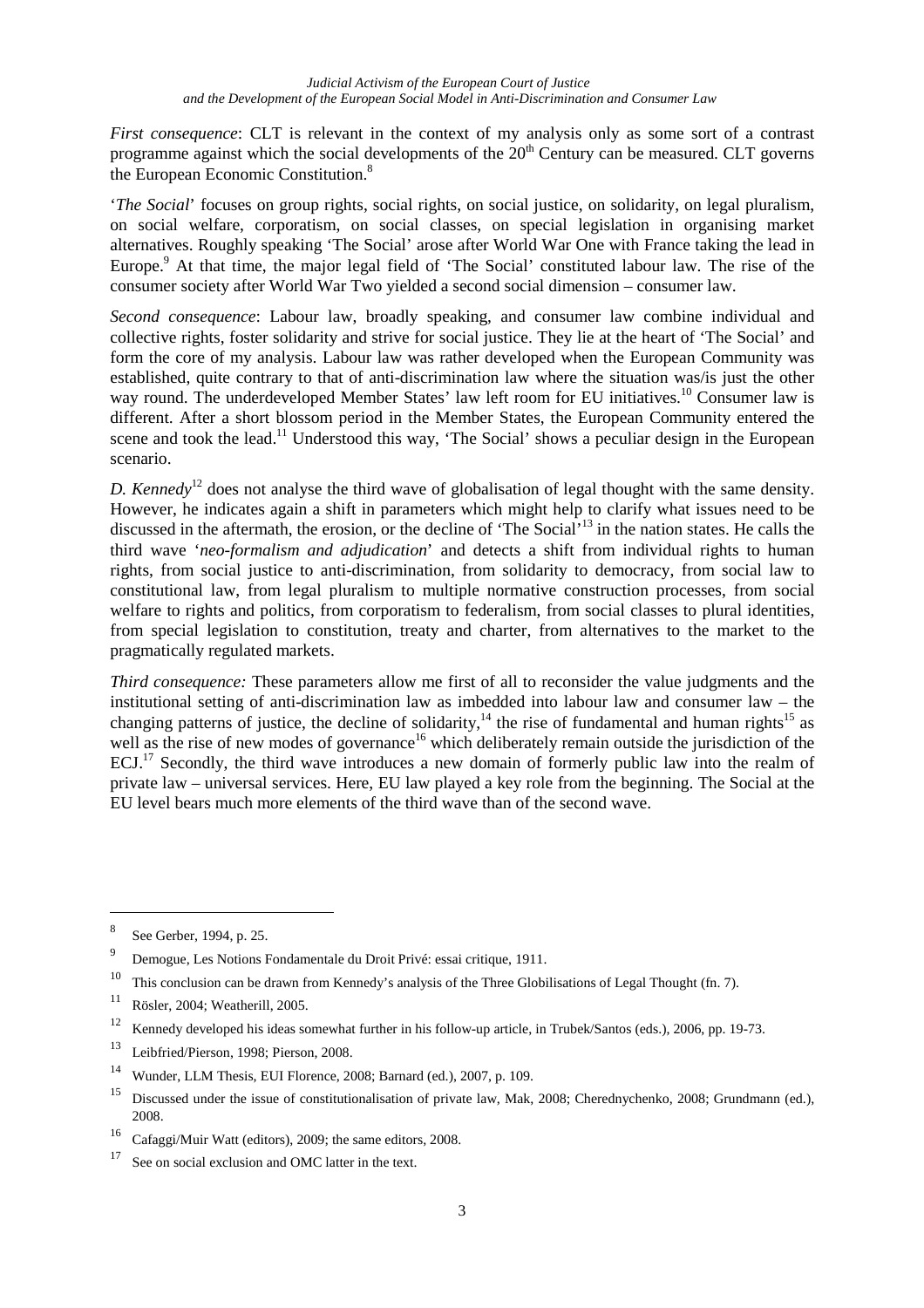Accordingly, when I consider 'The Social' I have always three fields of law in mind: *antidiscrimination law* originating from labour law*,* 18 *consumer law* understood as the law of market transactions and the law on *universal services* which emerges out of the privatisation and de-regulation of public services.<sup>19</sup>

The role of the ECJ within these three areas differs considerably, as will have to be shown, but all three bunched together constitute what I am calling the European Social Framework. It is strongest and most obvious in anti-discrimination issues. This is a well researched area. It is continuously gaining strength in consumer law. Within the last couple of years the sheer number of judgments dealing with consumer law issues has multiplied.<sup>20</sup> This said however, it is still underdeveloped in the law on universal services. I will briefly refer to the third area of 'The Social' as a future testing ground for the potential power of judicial activism. This does by no means indicate that there are no other subjects that could potentially be dealt with under this heading. I will not discuss judicial activism in immigration law – *Metock*<sup>21</sup> – or in free movement of students – *Bidar*,<sup>22</sup> *Förster*,<sup>23</sup> *Bressol*.<sup>24</sup> Whilst there is a social element here, immigration law and free movement of students do not belong to the core of 'The Social'. It will have to be shown that the judge-made European Social Framework is not governed by patterns of social justice but by access justice. It is no longer dominated by solidarity and collective rights, but rather by individualisation and fundamental/human rights.

## **III. The Legal Institutional Framework of Judicial Activism**

There is growing controversy concerning the role and function of judges, in particular, under the catchword of judicial activism. Judicial activism bears a pejorative tone. It alludes to judges overstepping constitutional boundaries, taking over and even accepting the role of the legislator. The debate and the parameters are very much dominated by American scholars<sup>25</sup> who discuss judicial activism in the context of the American constitution and the role of the Supreme Court. Europe, however, is different. The European legal order is 'judge-made'.<sup>26</sup> Europe does not have a constitution comparable to national constitutions. Even if the Constitutional Treaty had been signed, it would not have transformed the European Community into the 'United States of Europe'. I will neither embark on the debate over the legal character or the EU nor on the question whether and to what extent the findings of the US scholars can be transferred to the EU context. This would be a separate paper.

My starting point is different.<sup>27</sup> I begin from the premise that the character of the European legal order is unique and so is the role of the European Court of Justice. The two pillars of the judge-made legal order, the supremacy of EU law and the direct effect of primary and secondary Community law, were recognised and confirmed directly and indirectly in numerous Treaty amendments. Member States therefore were willing to provide the EU judge-made order with the necessary legitimacy. Since then, the ECJ is constantly confronted with the boundaries of its jurisdiction. The ECJ received support, but

<sup>18</sup> See Micklitz, 2005; Schiek/Waddington/Bell, 2007.

<sup>19</sup> See Rott, 2007, p. 8; Rott, 2005.

<sup>&</sup>lt;sup>20</sup> Micklitz, 2006, p. 1, 2008, pp. 353-400.

<sup>21</sup> ECJ, 25.7.2008, C-127/08 ECR I-nyr.

<sup>22</sup> ECJ, 15.3.2003, Case C-2009/03 ECR 2005 I-2119.

<sup>23</sup> ECJ 18.11.2008, Case C-158/07 nyr.

<sup>24</sup> AG Sharpston, 25.6.2009, Case C-73/08, with annotation Reich, 2009, p. 637.

<sup>&</sup>lt;sup>25</sup> See Green, 2009, p. 101; Kmiec, 2004.

<sup>&</sup>lt;sup>26</sup> This is the common understanding; see Maduro, 1998.

<sup>27</sup> Frerichs, 2008; Arnull, 2006; Maduro, 1997; Rasmussen, 1986.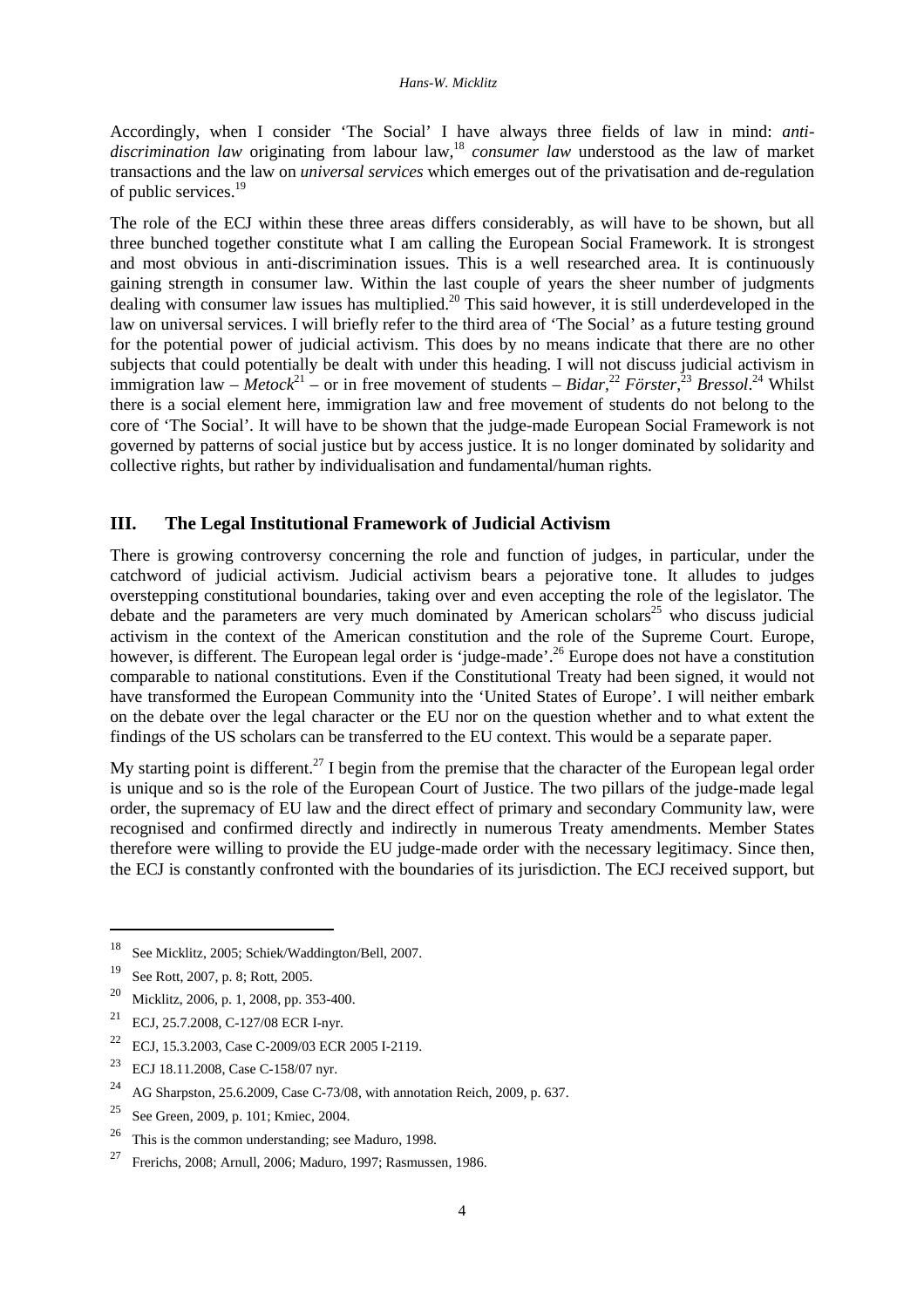also critique, for overstepping its competencies.<sup>28</sup> However, in the aftermath of the *Mangold*<sup>29</sup> judgment the tone has become harsh.<sup>30</sup> An unusual critical note on the ECJ, written by the former president of the German Republic and President of the German Constitutional Court *Roman Herzog,* and published in a leading German newspaper headed 'Stop the ECJ', has found its way into a judgment of the very same court concerning the Lisbon Treaty, indirectly criticising the ECJ for its  $\arctan^{31}$ 

There is, however, a new quality in the criticism raised by the German Constitutional Court and also by academics. The ECJ is more frequently under attack because it intervenes deeper and deeper into the *social* legal order of the Member States. *Mangold*, *Laval*<sup>32</sup> and *Viking*<sup>33</sup> represent different social issues. All three illustrate the Member States' concern that the shaping of the social legal order lies in their own hands and that the ECJ has no jurisdiction to deal with matters that so heavily affect the national social welfare systems, whatever that might look like. So in essence what is at stake is the relationship between the *economic* European legal order and the national *social welfare* system. This brings us to the question which I will attempt to answer – is there a European Social Model and what is the role and function of the ECJ in developing the European Social Model and delimiting it from the national social models. I am searching the answer in linking the development of the (a) European social order to the changes to the institutional framework in which the ECJ operates. My focus is on anti-discrimination law as embedded into labour law.

For this purpose, I will distinguish four different steps of development: (1) The Treaty of Rome, where the social dimension remained deliberately excluded (1957-1986); (2) the SEA which introduced the social dimension and paved the way for further Treaty amendments in Maastricht and Amsterdam (1986-1999); (3) the Lisbon conclusions in 2000 which established the prevailing ideological environment for law making and law application at the EU level; (4) the current stage under the Treaty of Nice and the Draft Treaty of Lisbon (from 2000 onwards). I will first give a short account of the social legal order, reconstructed and labelled in *Kennedy's* categories and then embark on a deeper analysis of the ECJ's role and function within the different time spans. I will limit my analysis to the landmark judgments of the ECJ, those that repudiate having shaped (and indeed are still shaping) the legal, and later the social, order of the ECJ. My emphasis will be on those judgments which bear an innovative element and constitute building blocks in the judicial edifice, which since the early 1960's, is called the 'European legal order'.

## *Treaty of Rome: The Building of the European Legal Order via the ECJ (1957-1986)*

## The Legal Order

The European Community was set up in 1957. It laid down the structure of what has been termed, in particular by German lawyers, the European Economic Constitution.<sup>34</sup> The latter rests on two pillars, the four market freedoms and competition law, framed in the words of the ECJ as 'a genuine legal

 $\overline{a}$ 

#### http://www.bundesverfassungsgericht.de/entscheidungen/es20090630\_2bve000208en.html

<sup>28</sup> Rasmussen, 1986.

<sup>29</sup> ECJ, 22.11.2005, Case C-144/04 2005 ECR I-9981.

<sup>30</sup> Translated in the EU Observer 10.9.2008.

<sup>31</sup> Available online in English and German under

<sup>32</sup> Judgment, 18.12.2007, Case 341-05, Laval and Partneri ECR 2007, I-11767.

<sup>33</sup> Judgment, 11.12.2007, Case 438-05, The International Transport Workers' Federation and The Finnish Seamen's Union ECR 2007 I-10779. Both cases have boosted a highly controversial debate, which I will not enter into.

<sup>34</sup> Mestmäcker, 2006.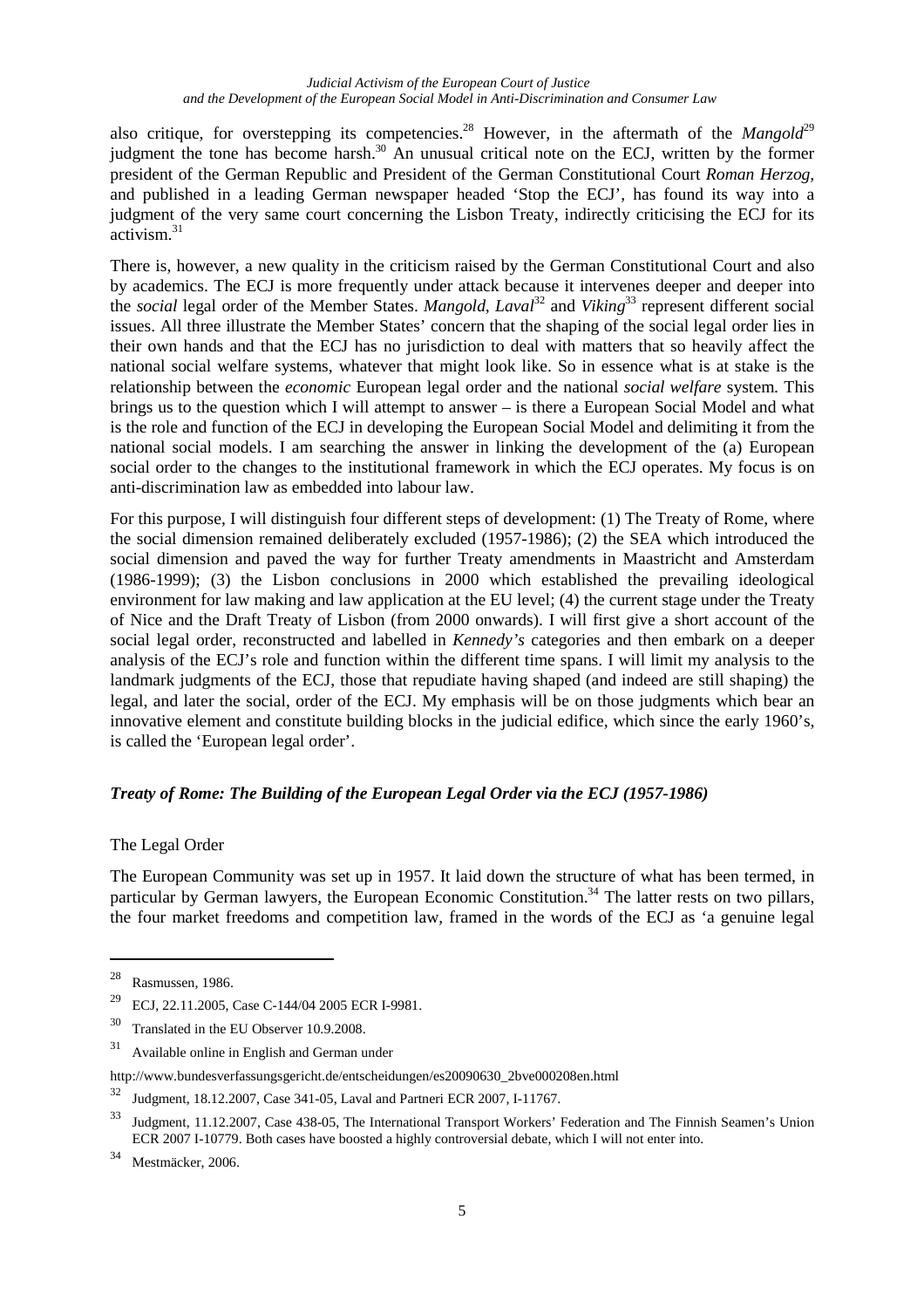#### *Hans-W. Micklitz*

order' which is characterised by the supremacy of EU law over national law and by the direct effect of EU law to the benefit of individual parties. Private parties, the holders of the rights and the recipients are legally entitled by the ECJ to strike down national laws and regulations which hinder the four freedoms. 'The Social' did not play a role at that stage, with the exception of Art. 119 which provided for equal payment of men and women. The European Economic Community, that established in 1957, was based on a *functional separation of powers* between the EEC as it then was and the Member States. The EEC received enumerated powers only as far as they were needed to institute the Common Market in order to overcome economic nationalism. The establishment and the development of social welfare systems, through which Member States could develop and apply re-distributive policies, were to remain subject to national political processes.<sup>35</sup> This does not mean that the European Community did not make any effort at all to get involved in social matters. However, it did so and had to do so exactly within the boundaries of the economic constitution, the distribution of powers and the Procrustean bed of the unanimity principle. The by then adopted, and here relevant, directives on antidiscrimination law 75/117 (equal pay) and 76 /207 (equal access) as well as on consumer law 85/374 (product liability), 85/577 (door-step selling) and 87/102 (consumer credit) found their way into the ECJ, however, with a considerable time-lag of 10 to 20 years.

#### ECJ

- (1) *The judge-made legal economic order*. These were the heydays of judicial activism. The ECJ 'invented' the European legal order based on supremacy and direct effect.<sup>36</sup> It was in essence an economic order shaped within the institutional boundaries of the Treaty of Rome. The legal economic order (the European Economic Constitution) complies perfectly well with what Kennedy termed the Classical Legal Thought.
- (2) *The judge-made legal social order part I*. Within the given frame, the ECJ could not develop a social order. There were simply no means available to it except Art. 141 (then 119). To this end, the ECJ recognised in *Jenkins*<sup>37</sup> as early as 1981 that Art. 141 is equally applicable in contractual relations between an employer and employee. In the field of consumer law, the landmark judgment is *Cassis de Dijon*. <sup>38</sup> The ECJ established the information paradigm and the most influential Cassis de Dijon logic under which Member States could maintain restrictions to trade only if they were justified for social policy reasons and met the proportionality requirement. The abundant case law lead to a silent Europeanisation of national social policies within Art. 30 and contributed to the reshaping of the responsibilities of Member States and the EU in the European legal order.<sup>39</sup> Europeanised social standards could only be reached via harmonisation measures thereby hollowing out or even abolishing Art. 30.

## *Treaty Amendments between 1986 and 1999: The Unbalanced Introduction of 'The Social' and the Limited Space for Judicial Activism*

The Legal Order

The second phase is characterised by the growing importance of '*The Social*' in the constitutionalisation process of the EU. This is, at least, the mainstream understanding. Recalling *Kennedy's* time spans, Europe is roughly two decades behind the Member States. Time matters for

<sup>35</sup> Dawson, 2009, at p. 34.

<sup>36</sup> Stein, 1981, p. 1.

<sup>37</sup> ECJ, 31.3.1981, Case C-96/90 Jenkins v. Kingsgate Ltd (1981) ECR 911.

<sup>38</sup> ECR 120/78, Rewe v. Bundesmonopolzentralverwaltung, 1979 ECR 649.

<sup>39</sup> Weatherill, in Micklitz/Roethe/Weatherill, 1996, p. 153.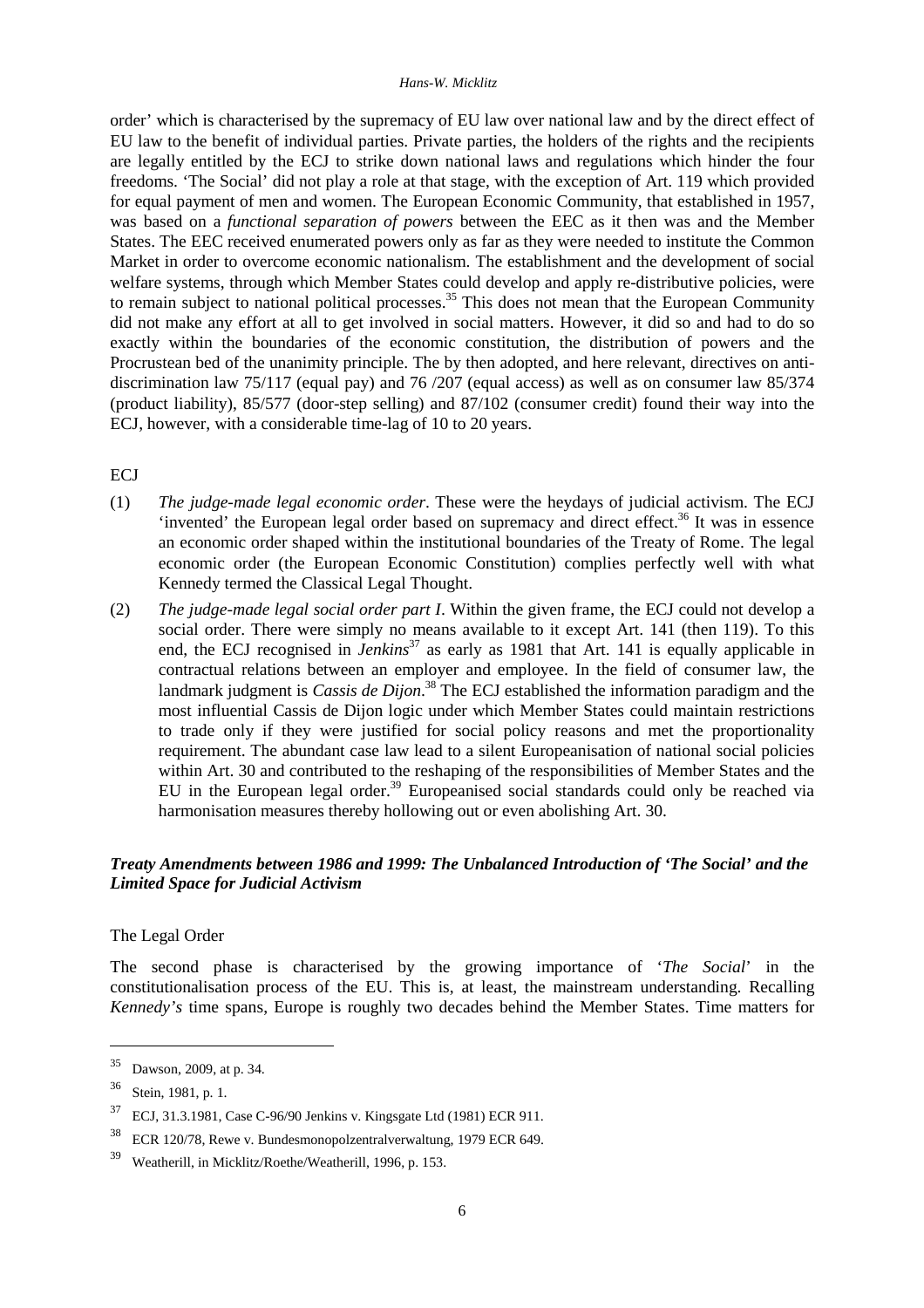two reasons: first the establishment of 'The Social' nearly automatically implied the need to coordinate different social welfare systems<sup>40</sup> and what is even more important in our context 'The Social' reached the European level at a time when the political climate in most of the Member States had already changed.

The starting point is the famous 1985 White Paper on the Completion of the Internal Market, $41$ developed under the presidency of *Jacques Delors,* which paved the way for the adoption of the Single European Act. The overall message addressed to the Member States was that the realisation of the Internal Market cannot be achieved without the establishment of minimum standards to protect workers and consumers. One may wonder how it was possible that the Member States agreed to such a far reaching paradigm change which lifted the distribution of economic competences for the EU and the social competences for the Member States, so soundly established in 1957. It should be recalled that the European Community lacked any vision on its future at that time. The Internal Market Programme broke the impasse. The integration of the social dimension might be due to a certain functional logic of the market integration process where the distinction between the economic and the social became more and more difficult to make. The ECJ's activism in transforming the Treaty into a genuine legal order with individual enforceable rights certainly played a key role in allowing for a reorientation of the EU policy long before the paradigm change was officially recognised in the SEA.

The new competences Art. 100 a) and Art. 118 a) and the introduction of majority voting boosted the development of secondary community law both in labour and consumer law. The agreement on the European Monetary Union in Maastricht 1991 triggered a debate over the need to compensate the Member States for the loss of their autonomy to use monetary policy for social purposes by the introduction of a Social Policy Agreement. The project to introduce a binding set of rules into the Treaty failed in 1991 due to the resistance of the UK. The 12 Member States could only agree to adopt a Protocol on Social Policy. It was for the remaining 11 Member States to conclude the Social Policy Agreement. The purpose of the Protocol then was to authorise the EU institutions to implement the Agreement.<sup>42</sup> However, the Amsterdam Treaty did not only integrate the social policy agreement as Art. 137 into the Treaty but also extended the legislative powers of the EU in the field of equal treatment, Art. 13 ET and Art. 141 (3). Consumer policy too was upgraded and received a separate chapter in Maastricht, Art. 129 a)  $ET^{43}$  as amended and slightly adjusted by Art. 153 ET in Amsterdam. The social drive in the constitutionalisation process reached its peak with the introduction of the Social Charter in 1989 and later in 2000 with the EU Charter on Fundamental Rights<sup>44</sup> which integrated consumer policy, though to a lesser extent than social rights. By the end of the millennium 'The Social' had gained weight in what the ECJ had baptised in *Les Verts*,<sup>45</sup> the European Constitution. However, competence rules in anti-discrimination and labour law are either bound to the completion of the Internal Market or lacking at all. *Rödl*<sup>46</sup> concludes with regard to labour law and policy, that the more important the social relevance, the less developed the EU competences are, with, however, the exception of anti-discrimination.

<sup>40</sup> Esping-Anderson, 1990.

<sup>41</sup> COM (1985) 310 final, 14.6.1985.

 $42$  Rödl, to be published in Bogdandy (Hrsg.), 2009, will also be published in English by the same editor in the course of the year.

<sup>43</sup> Micklitz/Reich, 1992, p. 593.

<sup>44</sup> OJ C 364, 18.12.2000, 1.

<sup>45</sup> ECJ, C-249/83, Les Verts-Parti Ecologist v. European Parliament, 1988, ECR 1017.

<sup>46</sup> Rödl, 2009.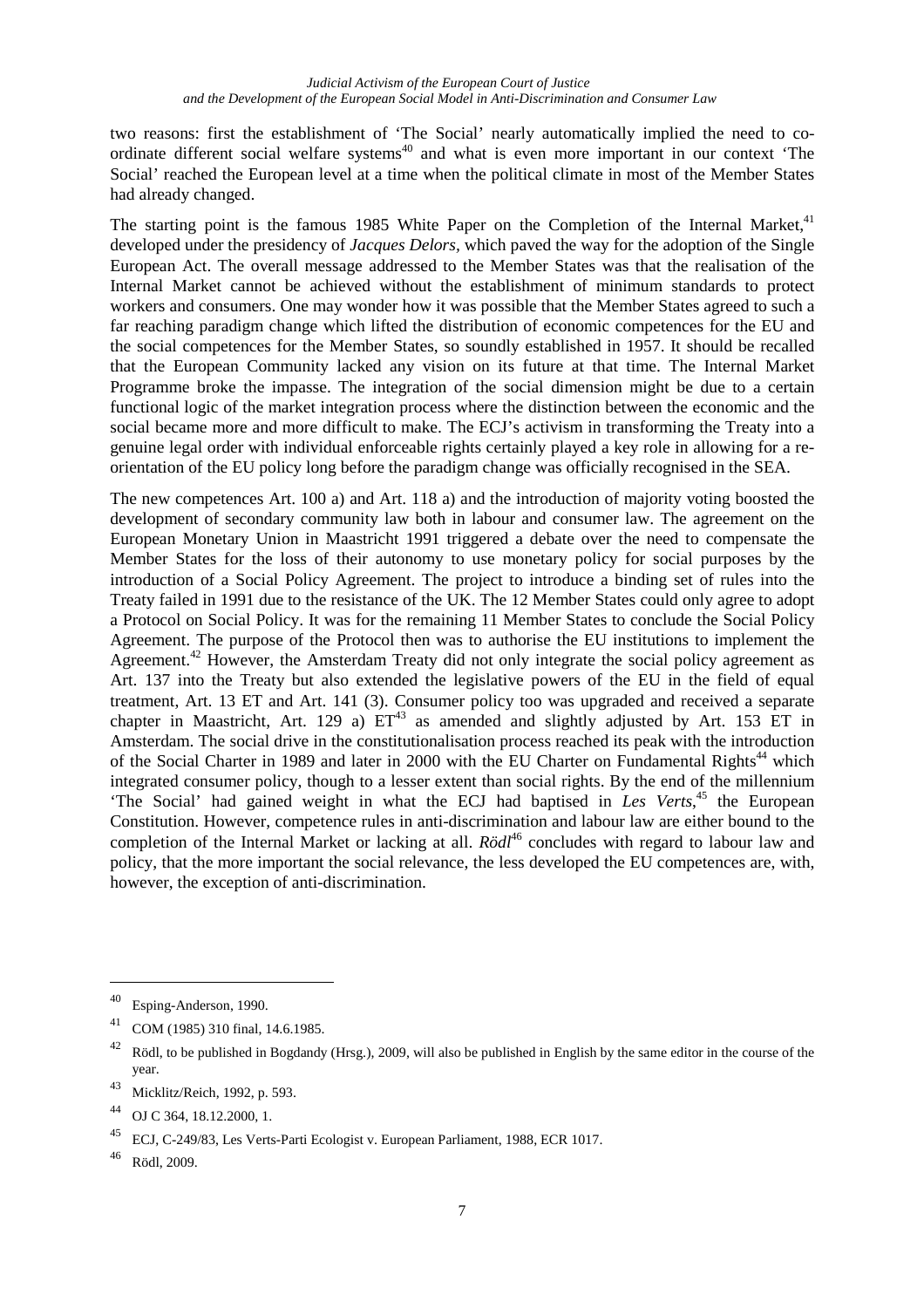#### *Hans-W. Micklitz*

Art. 13 and Art. 141 (3) triggered a whole series of directives in the field of *equal treatment*. Both new competences strengthened the role of the EU and led to Directives which formulated a dense network of EU rules, overarching the boundaries of EU labour law and policy and laying down minimum standards in the fight against discrimination, even in private law relations.<sup>47</sup> Art. 141 (3) was used by the EU to amend Directive 76/207 by Directive 2002/73 and to recast Directive 76/207 via Directive 2006/54. Since the EU's competence base has changed, from Art. 100 (Art. 94) to the more specific rule in Art. 141 (3). Art. 13 initiated three Directives, 2002/43 on equal treatment between persons irrespective of race and ethnic origin, 2000/78 establishing a general framework for equal treatment in employment and occupation and last but not least Directive 2004/113 for equal treatment between men and women on the access to the supply of goods and services.<sup>48</sup> All Directives required unanimity in the Council which was easy to obtain with regard to Directives 2000/43 and 2000/78 whereas Directive 2004/113 received the necessary support only once certain areas such as the media were exempted from the scope of application.

In consumer law the newly introduced competences were of limited practical importance, as Art. 95 ET remained the key competence rule. In hindsight, the Europeanisation of consumer legal policy occurred in two phases. The first phase, already somewhat overshadowed by the negotiations over the SEA, was determined by a policy of coordination of different national models of justice which purported to root the social connotation into European private law.<sup>49</sup> From the three directives adopted in this time span, two, the Directive 85/577/EEC on contracts concluded away from business premises and the Directive 87/102/EEC, bore a strong national protective bias. After 1986, the European Commission needed 'only' the support of the majority of the Member States and it benefited from a new competence rule which explicitly referred to consumer protection, Article 95 (then Article 100a).<sup>50</sup> Within a couple of years the EU managed to get quite a number of directives though the legislative machinery, some which had even been pending for years, Directive 90/314/EEC on package tours, Directive 93/13 on unfair terms in consumer contracts, Directive 94/47/EC on time sharing, 97/7/EC on distance selling, Directive 98/27/EC on injunctions and Directive 99/44/EC on the sale of consumer goods. This set of Directives seems comprehensive at first glance, in substance however, they cover only a rather narrow part of the consumption activities of consumers.

## ECJ

 $\overline{a}$ 

(1) *The limited operational field:* if we take the parameters set out by *Kennedy,* those intended to identify 'The Social', we can easily recognise the very sketchy picture of EU labour and consumer law. The Treaty amendments fostered the integration of social rights but not only within the limits of Art. 118 a) group rights. On the consumer side, the collective dimension is missing, with the exception of the right to establish an association, Art. 153. Moreover, the Member States were not willing to establish a European welfare state with distributive functions. At first hand, the set of directives adopted on the basis of the various competence rules look impressive. However, a closer analysis demonstrates their very limited approach to 'The Social'. The EU understanding of 'The Social' comes much closer to the parameters of the third wave of legal thought. The Member States used and even instrumentalised the EU as a level playing field to test out the regulatory devices needed for the transformation of the national welfare state models.

<sup>47</sup> Basedow, 2008, p. 230.

See for a summary of the EC law on anti-discrimination, Rust/Falke in Rust/Falke, 2007, Rdnr. 198 et seq.

 $^{49}$  Critical as regards the objectives of consumer law, Calliess, 2003, p. 575.

<sup>50</sup> Micklitz/Weatherill, 1993, p. 285.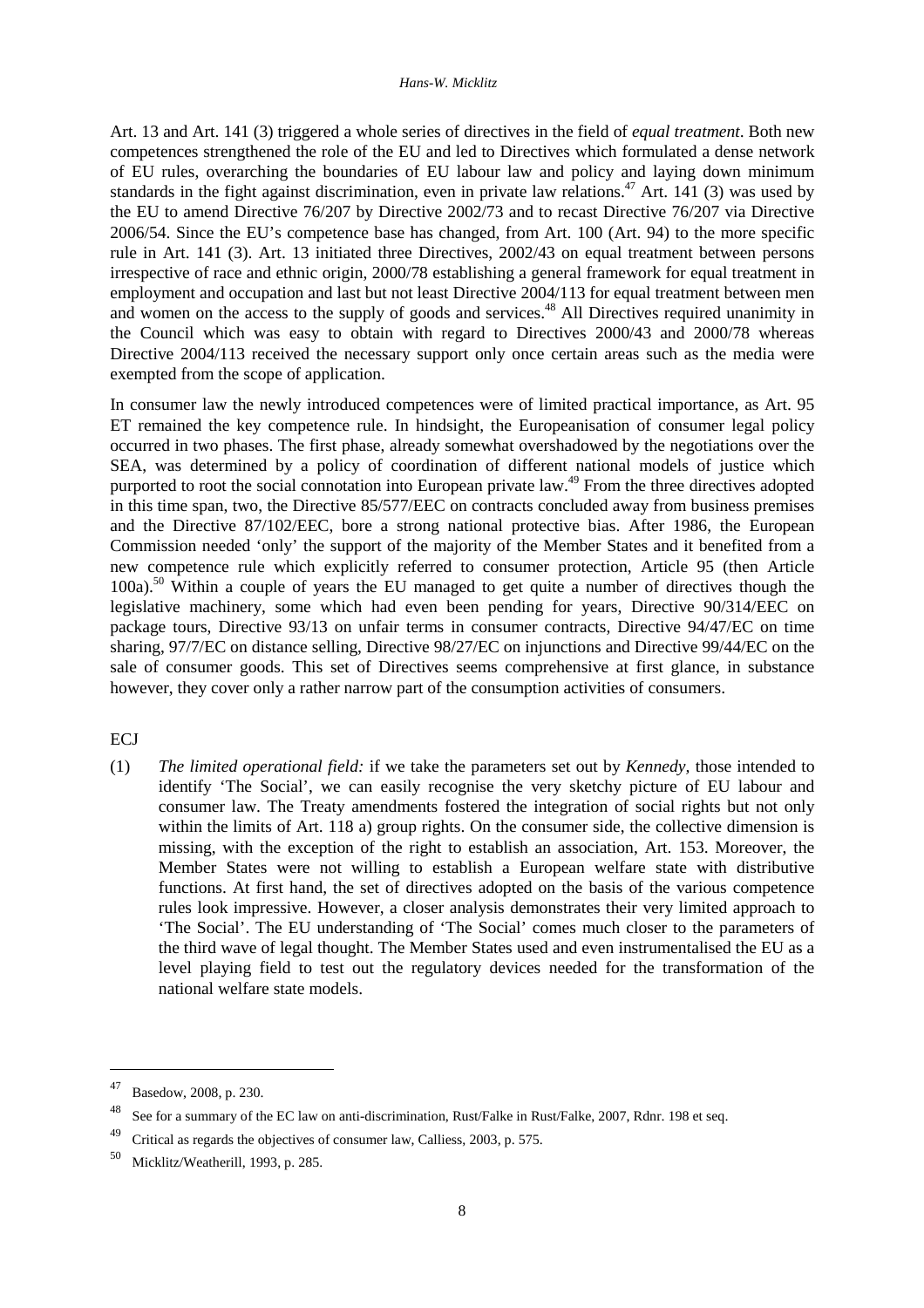*Judicial Activism of the European Court of Justice and the Development of the European Social Model in Anti-Discrimination and Consumer Law* 

- (2) *The judge-made social order part II.* The ECJ developed the social order in two directions. On one side, the ECJ rejected any efforts to use the market freedoms in order to strike down national protection standards enshrined in the private law systems, thereby enhancing the policy decision of the SEA in that differences between social protection standards in labour and consumer law can only be overcome by harmonisation measures. *CMC Motorradcenter*<sup>51</sup> and *Alsthom Atlantique*<sup>52</sup> have to be recalled. On the other side, the ECJ was not willing to accept the horizontal direct effect of directives in *Dori*, <sup>53</sup> but instead referred the weaker parties to the Member States' liability as developed in *Francovich*, <sup>54</sup> *Brasserie du Pêcheur*<sup>55</sup> and confirmed in *Dillenkofer*. <sup>56</sup> The denial of horizontal direct effect heavily influenced the further development of the European social order as the Member State became the primary addressee of state liability for the non-implementation, insufficient implementation and misapplication of secondary Community law. The ECJ established a (social) legal order of 'rights without duties'.<sup>57</sup> *Bosman*<sup>58</sup> did not really change the scenario. The ECJ recognised the horizontal direct effect of the freedom of workers but only with regard to private collective agreements that substitute statutory actions.
- (3) *The judicial shaping of anti-discrimination law*. Anti-discrimination law may be broken down into issues concerning the scope sedes materiae and sedes personae, on the form of discrimination, whether it is direct or indirect and on remedies. 14 judgments taken on referrals from English courts were taken as sufficient for the ECJ to outline a genuine European antidiscrimination law.<sup>59</sup> *Barber*<sup>60</sup> is certainly one of these lighthouse judgments, a case that critics of the ECJ use in demonstrating that the ECJ is 'legislating from the bench'.<sup>61</sup> The same can be said for  $P.v.S.<sup>62</sup>$  on the application of the equal treatment rules in cases concerning transsexuals and on the series of judgments on remedies, *Foster*,<sup>63</sup> *Marshall*  $I<sup>64</sup>$  and *Marshal*  $II$ ,<sup>65</sup>, Levez<sup>66</sup> and *Coote*.<sup>67</sup> *Grant*<sup>68</sup> represents a more reluctant approach, where the ECJ refused to apply the anti-discrimination rules to homosexuals. However, the ECJ paved the way for the later amendment of secondary EU law via Directive 2000/78 which now prohibits antidiscrimination of homosexuals.

<sup>52</sup> ECJ, 24.1.1991 Case C-339/89 1991 ECR I-107.

- <sup>54</sup> ECJ, Case C-6 and 9/90 1991 ECR I-5357.
- <sup>55</sup> ECJ, Case C-46/93 1996 ECR I-1029.
- <sup>56</sup> ECJ, Case C-178/94 1996 ECR I-4845.
- <sup>57</sup> This is the heading of an article published by Reich, Working Paper EUI 2009.
- <sup>58</sup> ECJ Case C-415/93, 1995 ECR I-4921.
- $^{59}$  For a description of this interplay, with references from German courts, see contributions in Sciarra (ed.), 2001.
- <sup>60</sup> ECJ Case C-262/88 1990 ECR I-1889.
- <sup>61</sup> See Kmiec, 2004, what he analyses as the third category.
- <sup>62</sup> ECJ Case C-13/94 1996 ECR I-2145.
- <sup>63</sup> ECJ Case C-1990 ECR I-3313.
- <sup>64</sup> ECJ Case C-152/84 1986 ECR I-723.
- <sup>65</sup> ECJ Case C-271/91 1993 ECR I-4367.
- <sup>66</sup> ECJ Case C-326/96 1998 ECR I-7835.
- <sup>67</sup> ECJ Case C-185/97 1998 ECR I-5199.
- <sup>68</sup> ECJ Case C-249/96 1998 ECR I-623.

<sup>51</sup> ECJ, 13.10.1993 Case C-93/92 1993 ECR I-5009.

<sup>53</sup> ECJ, Case C-91/92 1994 ECR I-3325.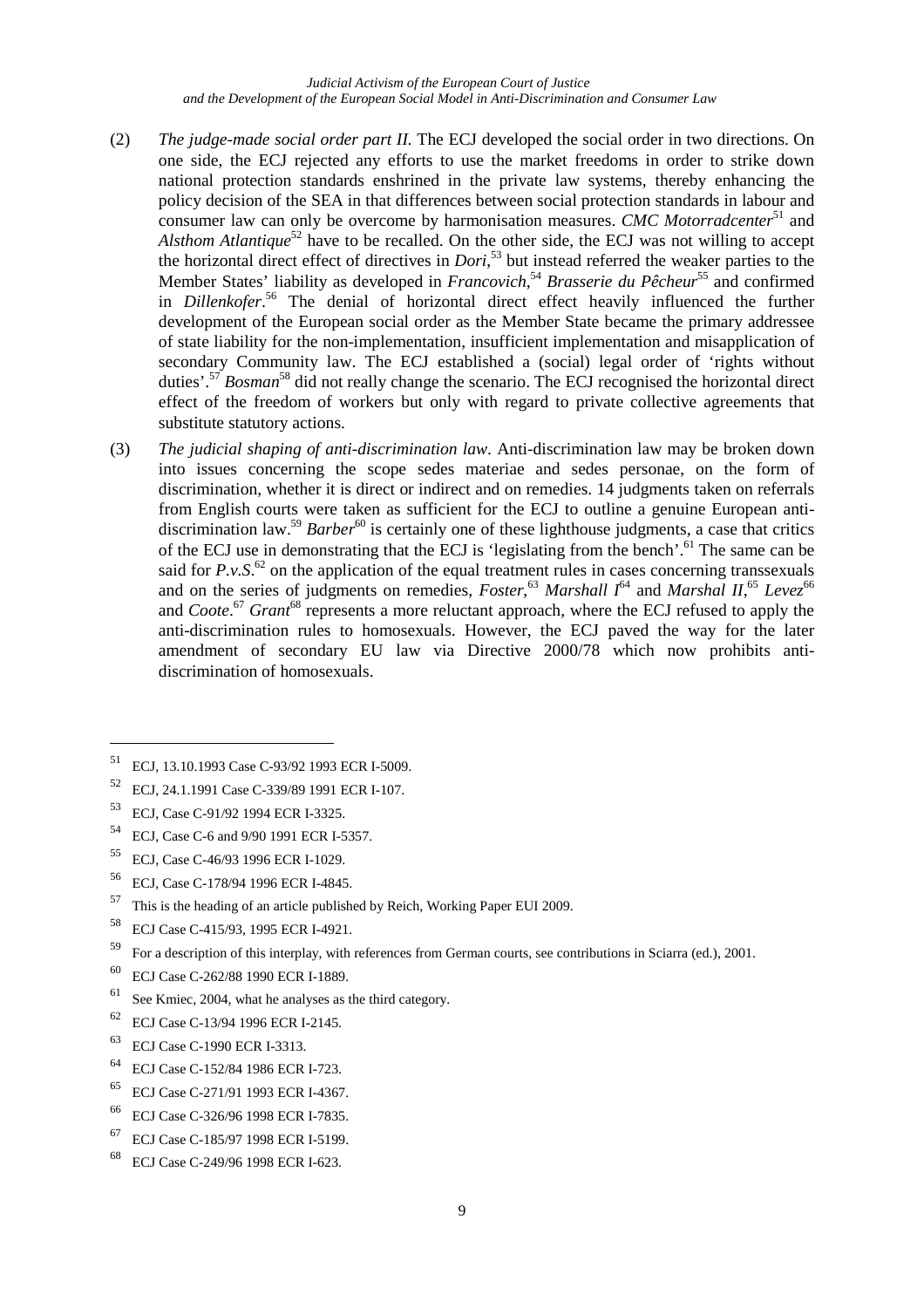#### *Hans-W. Micklitz*

(4) *The judicial shaping of consumer law.* There is only one major decision which affected consumer law, – *Keck*. <sup>69</sup> *Keck* triggered the development of a particular European policy on sales promotion and all sorts of selling arrangements which finally led to the development of the Directive 2005/29 on unfair commercial practices. The nineties represent a period of considerable regulatory activism in the EU, but not yet (!) of judicial activism. Not even the set of Directives adopted before the SEA in the mid eighties, the Directives on doorstep selling, product liability and consumer credit, reached the ECJ. It is characteristic for the development of EU law that there is a considerable delay between the time when secondary Community law is adopted and the moment when it becomes crucial in preliminary reference procedures. One possible explanation might be that the early EU consumer law directives were not perceived as European initiatives but as national ones. The level of awareness that the ECJ might be an important player in the development of 'The Social', even at the national level, grew over time only. Another explanation might be the missing degree of professionalised organised law enforcement via consumer organisations*.* I will return to this issue later.

#### *The Lisbon Conclusions and the New Spirit of Judicial Activism*

#### The Legal Order

The Lisbon Conclusions  $2000^{70}$  marked the break even point in the further development of the European legal order in general and the social legal order in particular. Here, the EU developed its rhetoric on the EU becoming 'the most competitive and most dynamic knowledge-based economy'. Although not an official legally binding document, the Lisbon Conclusions heavily affected and indeed still affects the spirit of the law-making process in the EU, in its content and procedure. Over time, the spirit of the Lisbon Conclusions even seems to have influenced the role and function of the ECJ. Despite its 'soft' character the Lisbon Conclusions 2000 must be regarded as the backbone of EU policy, and until today at least, the one which is favoured and advocated for by the European Commission. Its overall importance lies in the EU's response to the globalisation process. Here, we find the origin of the so-called 'new economic approach' which shifts the balance from competition to industrial policy and sets a new tone in social policies.

The impact of the new economic approach can be traced back in all policy fields, including consumer policy. We find the following statement in the Lisbon Conclusions:

"An effective framework review and improvement based on the Internal Market Strategy endorsed by the Helsinki Council, is essential if the full benefits of market liberalization are to be reaped. Moreover, fair and uniformly applied competition and state aid rules are essential for ensuring that business can thrive and operative effectively on a level playing field in the internal market."<sup>7</sup>

The Communication from the Commission to the European Parliament, the Council, the Economic and Social Committee and the Committee of the Regions on a consumer policy strategy 2002-2006 transformed this mandate into a concrete objective: $72$ 

"The Green Paper on Consumer Protection (COM 2001 531 final) set out options for the further harmonisation of rules on commercial practices, either on a case-by-case basis or supplementing this through framework legislation. There is also a need to review and reform existing EU consumer protection directives, to bring them up to date and progressively adapt them from minimum harmonisation to 'full harmonisation' measures. The Green Paper and the Commission's

<sup>69</sup> ECJ Case C-267 and 268/91 1993 ECR I-6097.

<sup>70</sup> http://www.europarl.europa.eu/summits/lis1\_en.htm.

 $71$  At p. 5.

 $^{72}$  OJ C 137, 8.6.2002, 2.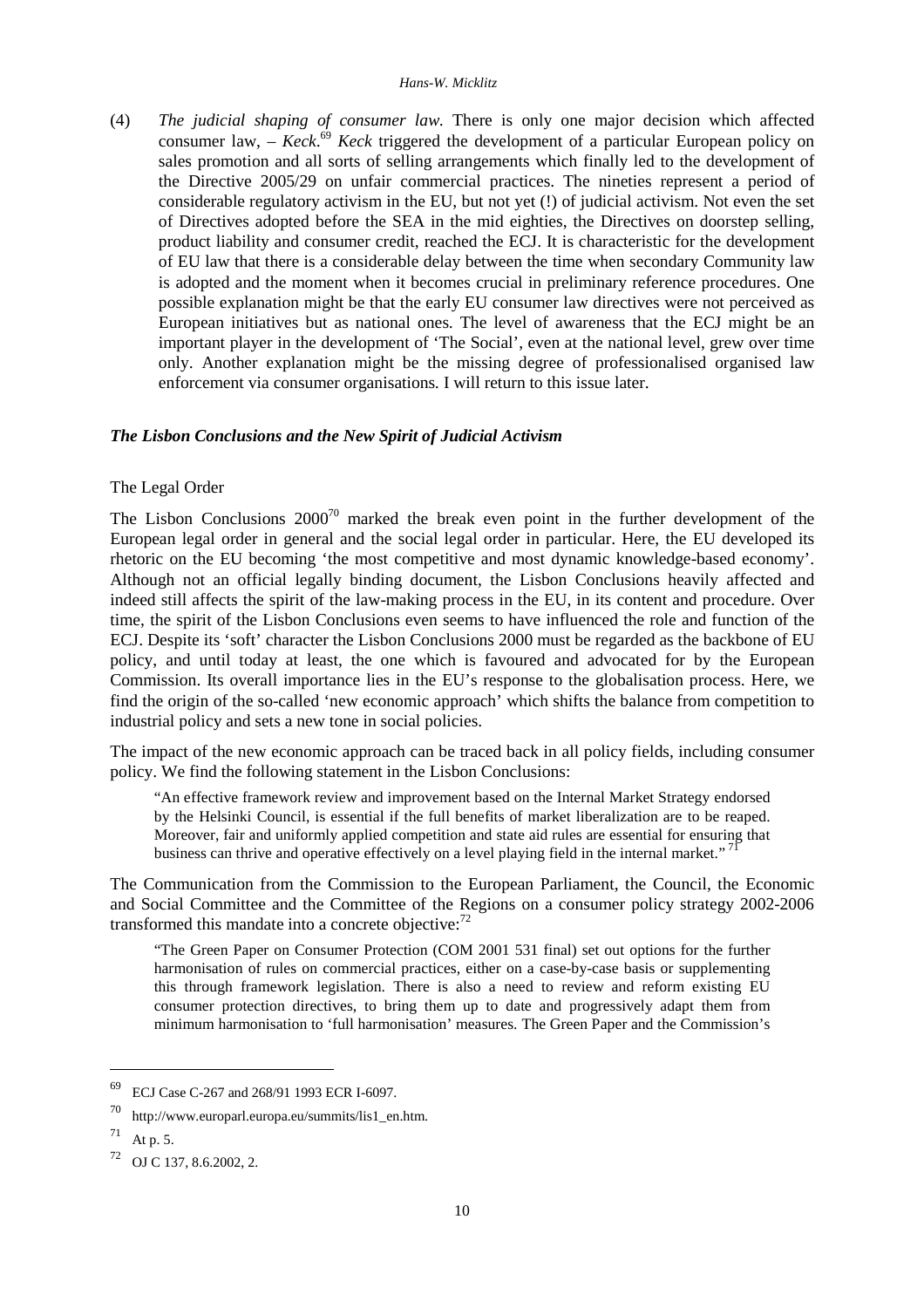strategy on services (2000 888) make it clear that the simple application of mutual recognition, without harmonisation, is not likely to be appropriate for such consumer protection issues. However, provided a sufficient degree of harmonisation is achieved, the country of origin approach could be applied to remaining questions".

The renewed paradigm shift, from the Internal Market to globalisation, signalled the need to respond to social concerns expressed concerning the anxiety of social exclusion, culminating in the worry that those citizens, workers, and consumers incapable of meeting the challenges emanating from the effects of globalisation, would run the risk of being cut off from the labour market and the consumer market. The overall message regarding Social exclusion was that it would be overcome:

"Different means of access must prevent from info-exclusion. The combat against illiteracy must be reinforced. Special attention must be given to disabled people."<sup>73</sup>

"The new knowledge based society offers tremendous potential for reducing social exclusions... At the same time it brings a risk of an ever widening-gap between those who have access to the new knowledge and those who are excluded."<sup>74</sup>

"Investing in people and developing an active and dynamic welfare state will be crucial both to Europe's place in the knowledge economy and for ensuring that the emergence of this new economy does not compound the existing problems of unemployment, social exclusion and poverty."<sup>75</sup>

In order to combat social exclusion from the labour market (unemployment), from financial services (financial illiteracy) and from the digital world (digital incompetence), the Lisbon Conclusions introduced a new regulatory device – the *Open Method for Co-Ordination (OMC)*. <sup>76</sup> The OMC operates in those areas of social policy where the European Community has no competences. National government remain the key actors, capable of controlling the process. The OMC does not produce binding results. *The exclusion of the ECJ was vital for the establishment of the OMC*. The European Commission has set the OMC into motion and is managing a comprehensive website on the ongoing activities of the OMC. There is a rich academic debate on the success or failure of the OMC, on the practical effects, on the role and function of Member States, the European Commission and of NGO's, and on the impact of the OMC on European integration 'without law'.<sup>77</sup> There is, in general, a consensus that the OMC has strengthened the position of the Member States and the European Commission while simultaneously weakening the position of the ECJ and the function of law in the whole area of what is now known as 'social exclusion'.

## **ECJ**

(1) *The changing operational field.* Since the Lisbon Conclusions, the social order of the EU has split into two parts. On the one hand, there is the limited set of Treaty provisions and secondary Directives which form the legal part of the social order. On the other hand, there is the growing importance of the OMC as a regulatory device in the very sensitive and highly important field of social exclusion, a field where the ECJ does not have jurisdiction. One may wonder whether and to what extent these two orders belong together and if so, whether they can be governed by a common legal regime. Much of the academic debate is focusing on the process of the constitutionalisation of the OMC. Such a scenario is only partially foreseen in *Kennedy's* third wave. Constitutionalisation points in the direction of replacing national social welfare regimes

 $73$  At p. 3.

 $^{74}$  At p. 10.

 $^{75}$  At p. 6.

<sup>76</sup> http://ec.europa.eu/invest-in-research/coordination/coordination01\_en.htm#1

 $^{77}$  Dawson, 2009.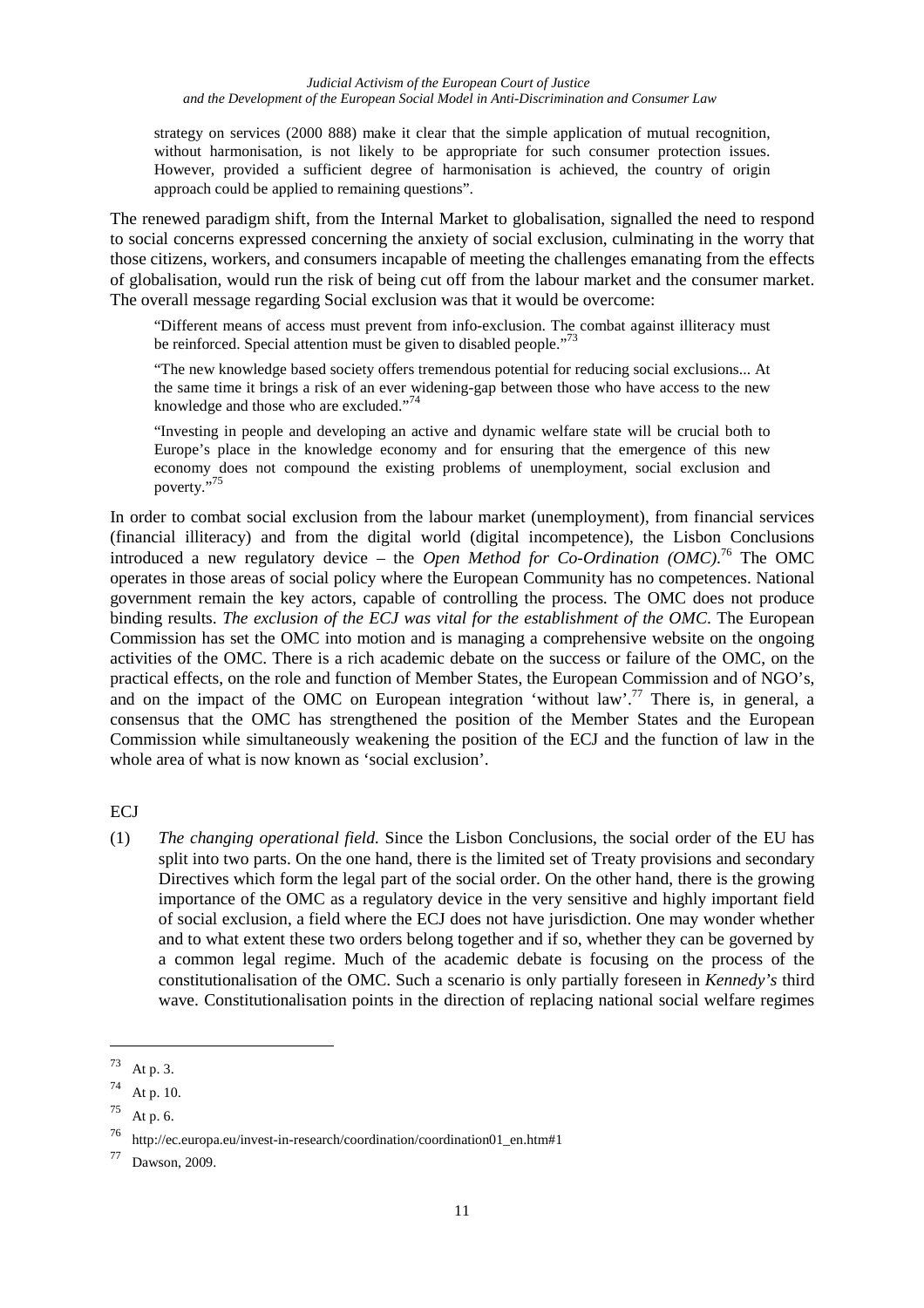by a genuine European Social Model, in which fundamental rights play a prominent role, but there is no clear cut move towards new formalism, either in labour or anti-discrimination law. The OMC points in the opposite direction.

(2) *The judge-made social legal order part III.* The deliberate exclusion of the ECJ from the field of social exclusion, financial illiteracy and digital incompetence constitutes the break-even point in the conceptualisation of 'The Social' at the European level. From a legal perspective it seems as if the European social legal order is weakest in the area where it should in fact be strongest. Since *Hammurabi,* the law and the rule of law were meant to guarantee protection to those in need. The EU is at the crossroads. If the EU legal system does not, or no longer, or only to a very limited extent, guarantee the protection of those who are in the most sensitive position in society, then the whole character of the EU legal system might change in the long run.

 The ECJ's role is restricted to a particular design of a social EU law, one which is not so much guided by the idea of 'protection' but by 'empowerment' to use one of the current catch words. I would argue that the prominent line the ECJ is pursuing in its case-law follows the 'empowerment' doctrine. The rhetoric of the Lisbon Conclusions fits all too well the Leitbild of the worker and the consumer that the ECJ has developed over the years. The consumer Leitbild is better known than the worker Leitbild. The formula of the responsible, circumspect and wellinformed consumer emanates from the standard arguments used by the ECJ in justifying all sorts of obligations which are imposed on the consumer. It shows up first in *Cassis de Dijon* and since then dominates the interpretation of primary and to a large extent also secondary Community law.<sup>78</sup> The prototype of the worker in the ECJ's rulings is *Mr. Bosman*, the football player who speaks different languages and is accustomed to working in different countries and different legal environments. These are the stylised workers and consumers, essential for the completion of the Internal Market and in making the European Community the 'most competitive and the most dynamic knowledge-based economy'. Sure, there have been cases where the ECJ took a more protective stance such as in *Christl Schmidt*,<sup>79</sup> in *Junk*<sup>80</sup> and in *Océano*, but these are exceptions to the rule and do not change the dominant pattern the ECJ follows, in particular in anti-discrimination and consumer law issues.

## *The Current Situation – Judicial Activism between Upgrading and Downgrading 'The Social'*

#### The Legal Order

 $\overline{a}$ 

The current situation comes near to a stand-still, at least if one uses the development of EU integration via constitution building and strengthening 'The Social' as the decisive yardstick.

The Treaty of Nice, meant to give the enlarged EU a new institutional structure, turned out to be a complete failure. Minor amendments have been introduced in the field of social policy. Art. 13 (2) grants the European Community an even stronger role in the field of equal treatment and Art. 137 (2) allows the Council to unanimously decide on the extension of the co-decision procedure under Art. 251 to the protection against termination, as well as to rules on the representation and collective defence of the interests of workers and employers. The integration of the OMC, discussed in the context of Art. I-14 (4) of the European Constitution, $81$  did not find its way into the Lisbon Treaty. The

<sup>78</sup> See for a different reading Johnston/Unberath, 2007, p.1237.

<sup>79</sup> ECJ, 14.4.1994, Case C-392/92, ECR I-1311.

<sup>80</sup> ECJ, 27.1.2005, Case C-188/03, ECR I-885.

<sup>81</sup> Mayer, Competences-reloaded? The vertical division of powers in the EU and the new European Constitution, http://icon.oxfordjournals.org/cgi/reprint/3/2-3/493.pdf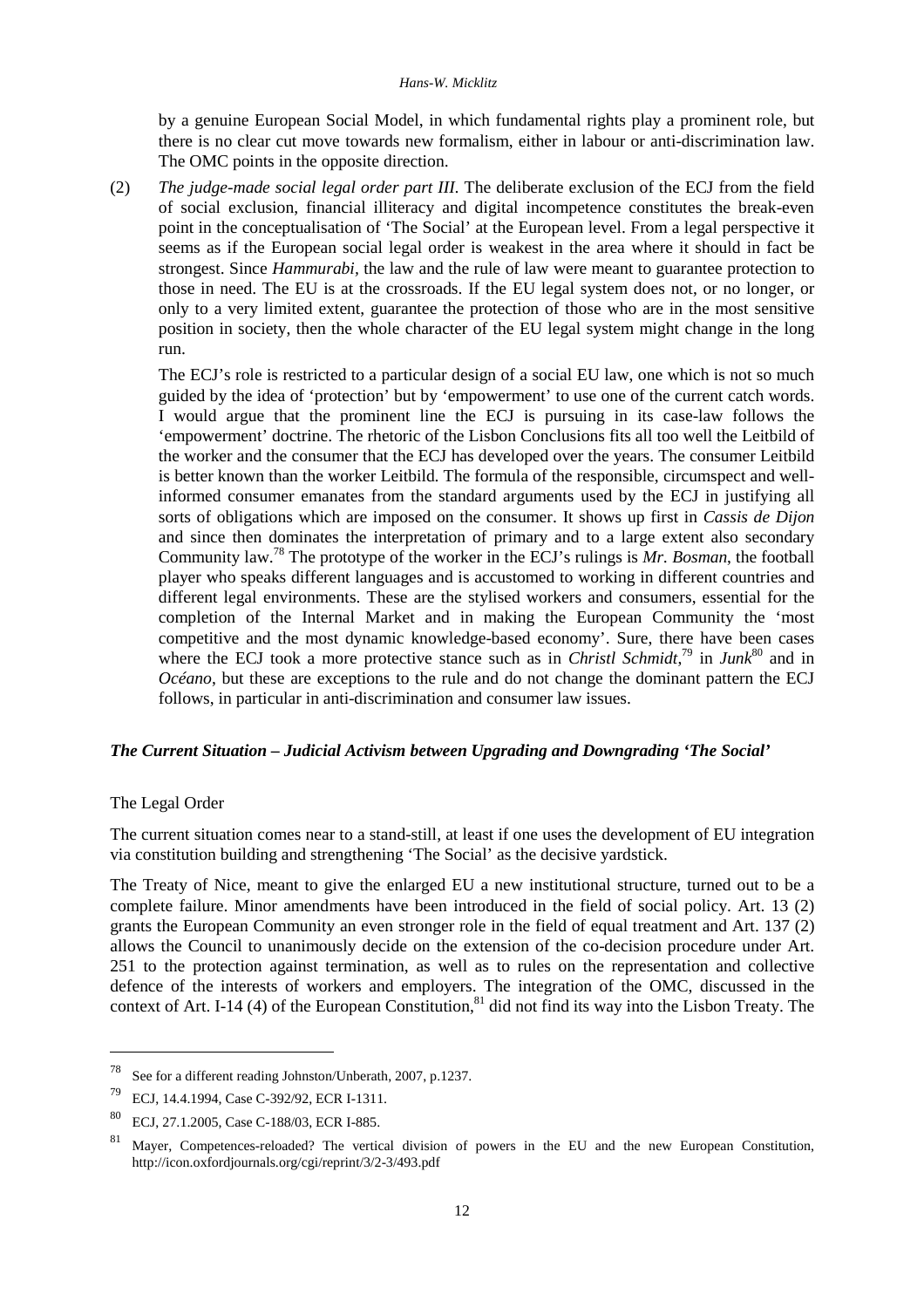finally agreed version of the Lisbon Treaty will not bring about much change in the field of labour and consumer law.<sup>82</sup> If any, changes may result from a different set of 'Leitnormen' in Art. 2 (new) and Art. 3 (3) of the proposed Treaty amendment and from the formal integration of the EU Charter of Fundamental Rights. Art. 3 (3) introduces the concept of a '*highly competitive social market economy'*. Whether or not the newly introduced reference to the *social* market will support the development of a genuine European social model, without any further shift of competences from the Member States to the European Community, is subject to controversy.<sup>83</sup> The German Constitutional Court reserves, by way of the Lisbon judgment, competence to check whether European social standards meet the requirements of the German social welfare system.

Underneath constitution building, law making via the European Commission, the Council, the Parliament, policy making via the OMC, Comitology and the Lamfalussy procedure (the modes of new governance) and interpretation of EU law via the ECJ continues, in labour law, in antidiscrimination law and in consumer law just like in all other areas of EU law.

## ECJ

- (1) *The changing operational field.* There is a lot of academic discussion on the possible repercussions of the new 'Leitnormen' of the Lisbon Treaty on the European Economic Constitution. Depending on the position of the writers, some understand the introduction of the social element into the market order as a nevertheless limited chance for re-orientation, in particular, via the increased importance of the Constitutional Charter, while others fear that the European Economic Constitution might suffer from the insertion of value judgments which run counter to the original ordo-liberal concept of the market economy.<sup>84</sup> It is hard to predict how and to what extent the ECJ is ready to use the Leitnormen of the now adopted Treaty as a means to overcome the social deficit of the European Union. In *Familapress* and *Promusicae*, 85 there is ample evidence that the ECJ is ready to use fundamental rights as a legal device for the interpretation of EU law, even though the Charter is not yet formally integrated into the EU legal order. However, the ECJ is coming more and more into the limelight of public awareness,<sup>86</sup> last but not least due to a series of incriminating judgments as a result of which the ECJ has been accused of having overstepped the boundaries of its jurisdiction. $87$  I will return to this issue.
- (2) *The judge-made legal social legal order part IV*. One characteristic of the EU legal order is that developments take place simultaneously at different levels within different forums. The ever denser network of EU rules, even though they remain limited in substance (labour law as antidiscrimination law and consumer law as mere market law), allow the ECJ to step into sensitive areas of 'The Social', thereby paying tribute to its reputation of being an activist court. There

l

<sup>82</sup> But not in consumer law, Micklitz/Reich/Weatherill, 2004, p. 367.

<sup>83</sup> For a rather pessimistic perspective Joerges, in Neergard/Nielsen/Roseberry (eds.), 2009, p. 42; for a more optimistic view, Damjanovic/de Witte, in Neergard/Nielsen/Roseberry (eds.), 2009, p. 53.

<sup>84</sup> See Peukert, 2009, p. 536.

<sup>85</sup> ECJ, 26.6.1997, Case C-368/95 Familapress, 1997 ECR I-3689; ECJ, 29.1.2008, Case C-275/06 Promusicae, 2008 ECR I-271.

<sup>86</sup> Most prominently the public attack by the former president of the Federal Republic of Germany and former president of the German Constitutional Court, Roman Herzog in the Frankfurter Allgemeine Zeitung. On the 29.6.2009 the German Constitutional Court largely followed the critique, in particular with regard to the consequences of Viking and Laval.

<sup>87</sup> See the contributions of a conference which was held in Florence in April 2009, organised by de Witte/Micklitz, The ECJ and the autonomy of the Member States. A publication is being prepared.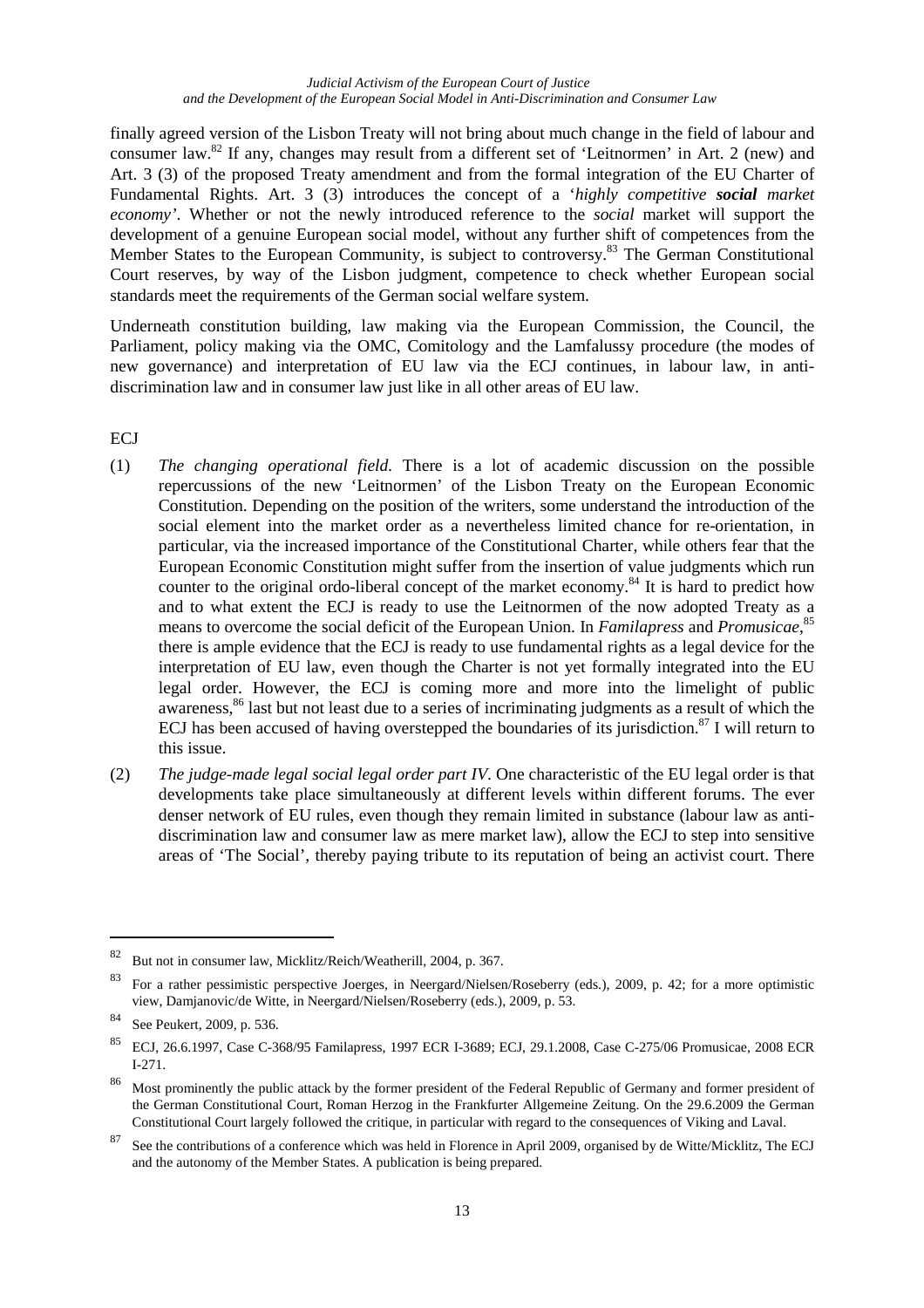are few judgments of the ECJ that have raised as much concern as *Viking*<sup>88</sup> and *Laval*. <sup>89</sup> The judgments have been widely criticised by labour lawyers around Europe as destroying national protection standards for workers that reach beyond the minimum standards of EU law. There is, however, another reading which seems enshrined in the conclusions of Advocate General *Maduro*. *Viking* and *Laval* maintain an open policy with regard to the labour markets of the old Member States for those workers from new Member States. They are consequently granted access to the foreign labour markets under the conditions of the home country. In this perspective, the two judgments do not only compensate for the biased enlargement process of the EU, where the new Member States had to open their markets for products and services from the old Member States but the workers domiciled in the new Member States were barred from unrestricted access to the labour markets in the old Member States. Such an interpretation complies with the Lisbon strategy. Competition is established on the labour market as well.

What makes the judgments unique – and even more problematic - is the reading and the effects which result from the interpretation of the posting workers Directive. The Directive 98/71 does not really fit into the minimum/maximum scenario<sup>90</sup> as it lays down transparency requirements which the Member States have to meet if they intend to restrict the legal position of posting workers. However, the practical effects of *Laval* and *Rueffert*<sup>91</sup> come close to full harmonisation.<sup>92</sup> In consumer law an even more outspoken trend can be observed. The first generation directives are all based on the minimum harmonisation principle. In *Buet*, <sup>93</sup> *di*  $\overline{P}$ *Pinto*<sup>94</sup> and in *Doc Morris*<sup>95</sup> the ECJ had confirmed that the minimum harmonisation principle grants the Member States leeway and discretion in maintaining or establishing a higher level of protection. However, in line with *Laval*, the ECJ developed in *Gysbrechts*<sup>96</sup> a similar approach with regard to consumer law. The ECJ held that the higher national protection standards which reach beyond the EC minimum are violating the proportionality principle. The ECJ has opened up a new battlefield showing a different outlook. It is not the activist court which is taking care of the interests of the weaker parties and which is ready to expand the rules of the Treaty or of secondary community law to establish higher standards than at the national level. Quite the contrary, *Laval* and *Gysbrechts* impose the minimum EU standard of protection on the Member States which supersede the higher national standards. The ECJ is still activist, but it brings to bear the policy enshrined in the Lisbon Conclusions and hammered down in the Consumer Strategy paper 2002.

(3) *The judicial shaping of anti-discrimination law*: The activist stand the ECJ took in the eighties and nineties paved the way for the adoption of the series of anti-discrimination directives. Antidiscrimination law has become an area where the European Community politically and legally is setting the tone. The adoption of the new series of directives in the new millennium opened

l

<sup>88</sup> ECJ, 11.12.2007, Case 438-05, The International Transport Workers' Federation and The Finnish Seamen's Union ECR 2007 I-10779. Both cases have boosted a highly controversial debate, which I will not enter into.

<sup>89</sup> Judgment, 18.12.2007, Case 341-05, Laval and Partneri ECR 2007, I-11767.

<sup>90</sup> But exactly in that direction AG Mengozzi in Laval, 18.12.2007, Case 341-05, Laval and Partneri ECR 2007, I-11767 at 171 et seq.

ECJ, 3.4.2008, Case C-346/06, ECR I-1989.

<sup>92</sup> In this vain, see Deakin, 2008, p. 581; Barnard, Mitchell Working Paper Series 5/2008, p. 25, who stresses that the Services Directive, which lists the matters covered by the Posted Workers Directive, thereby reinforces the idea that the latter has obtained the status of maximum harmonisation. I am grateful to J.J. Kuipers, PhD Researcher at the EUI, for this reference.

<sup>93</sup> ECJ, Case C-382/87 1989 ECR I-1235.

<sup>94</sup> ECJ, 14.3.1991 Case C-361/89 1991 ECR I-1189.

<sup>95</sup> ECJ, Case C-322/01 Doc Morris I-14887, 15008.

<sup>96</sup> ECJ, Case, C-205/07 nyr.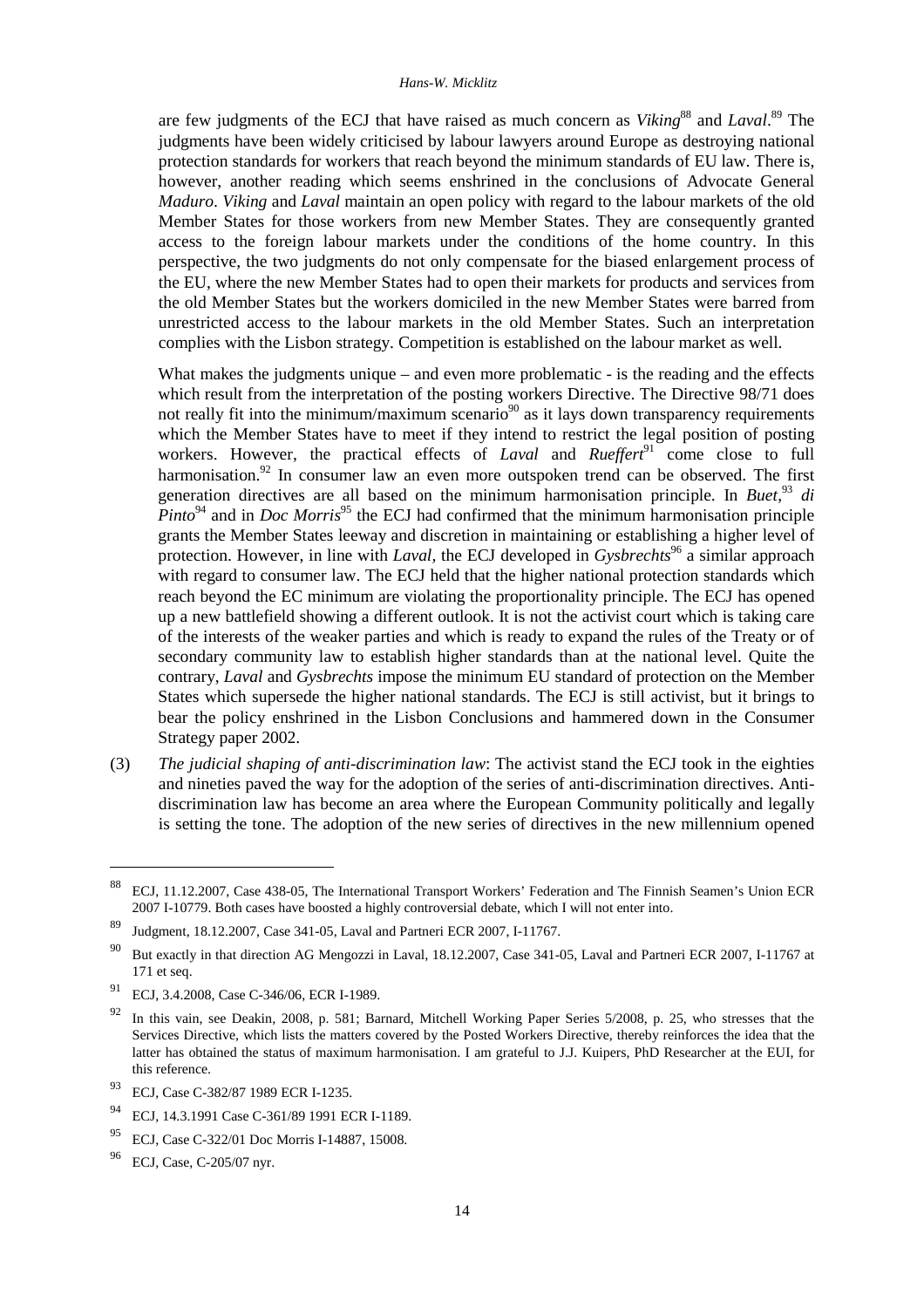up new ground and room to manoeuvre for the ECJ. *Coleman*<sup>97</sup> extends the protection of Directive 2000/78 to children of the employed and *Feryn*<sup>98</sup> introduces preliminary injunctions in Directive 2000/43 as a remedy in the fight against anti-discrimination. Out of the rich reservoir of judgments, I would like to draw attention to *Mangold*,<sup>99</sup> in which the ECJ held that the Treaty prohibits age discrimination. The ECJ is accused of having invented a legal principle which is not contained in the Treaty. *Mangold* has raised particular concern in Germany where the Federal Supreme Court on Labour Law was ready to uphold the *Mangold* doctrine. The reason behind the conflict is an amendment of German labour law allowing for the conclusion of labour law contracts which are limited in time if the employee is older than 52 years. The exact rules are slightly more elegantly worded, but the idea behind them was to encourage employers to employ elderly workers without being obliged to give them a contract for an unlimited time.

In *Honeywell –* a German case – the employer brought the question as to whether EC law provides for a general verdict of age discrimination to the German Constitutional Court via a so-called constitutional complaint. The employer argued that the German Federal Supreme Court i.e. in practice the ECJ's verdict on age discrimination, was in violation of the German constitution. In light of the critical stand the German Constitutional Court took in its Lisbon judgment against the ECJ, one might wonder whether the German Constitutional Court is ready to accept the unconstitutionality of the verdict which would bring the German Court into an open conflict with the ECJ. Already the former president of Germany and of the German Constitutional Court had publicly encouraged the German Constitutional Court to attack the ECJ's doctrine on age discrimination. He is heavily supported by his co-author and a group of German academics who just published a little booklet in which they strongly argue that the ECJ had overstepped its judicial powers in the field of age discrimination.<sup>100</sup> The authors declare that they have written the book on their own accord, but the way in which it is written suggests that it could easily be an introduction to the opinion of the pending litigation. One might argue that the ECJ has taken a more cautious stand in *Palacios*, <sup>101</sup> *Bartsch*<sup>102</sup> and *Maruko*. 103 However, the authors of the 'opinion' set the differences aside, which matters insofar as *Roman Herzog* had argued that the 'bold' interpretation of the Treaty in *Mangold* had been remedied by Directive 2000/78.

At first sight *Laval, Viking, Gysbrechts* and *Mangold* have nothing in common. The former two are overruling national protection standards, the latter are setting European protection standards beyond the national rules. I wonder, however, whether the common element in the series of judgments is the overall idea that the labour market shall be kept open to workers from Eastern Europe as well as to elderly workers having passed a certain age threshold. Both sets of judgments might produce counterproductive effects in that the market will be formally opened up, but materially closed, in that no employee beyond 52, as in the German case, will get a contract for an unlimited time or no employees from Eastern Europe will make use of the formal opportunity as they might meet a strong resistance from colleagues in the old Member States. But this is subject to deeper research.

<sup>97</sup> ECJ, 17.7.2008, Case C-303/06 ECR I-5603.

ECJ, 16.7.2008, Case C-54/07 ECR I-5187.

<sup>99</sup> ECJ, 22.11.2005, Case C-144/04 2005 ECR I-9981.

<sup>100</sup> Gerken/Rieble/Roth/Stein/Streinz, 2009.

<sup>101</sup> ECJ, 16.10.2007 Case C-411/05 2007 ECR I-8531.

<sup>102</sup> ECJ, 23.09.2008, Case C-427/06 2008 ECR I-nyr.

<sup>103</sup> ECJ 1.4.2008, Case C-267/06 2008, ECR I-nyr.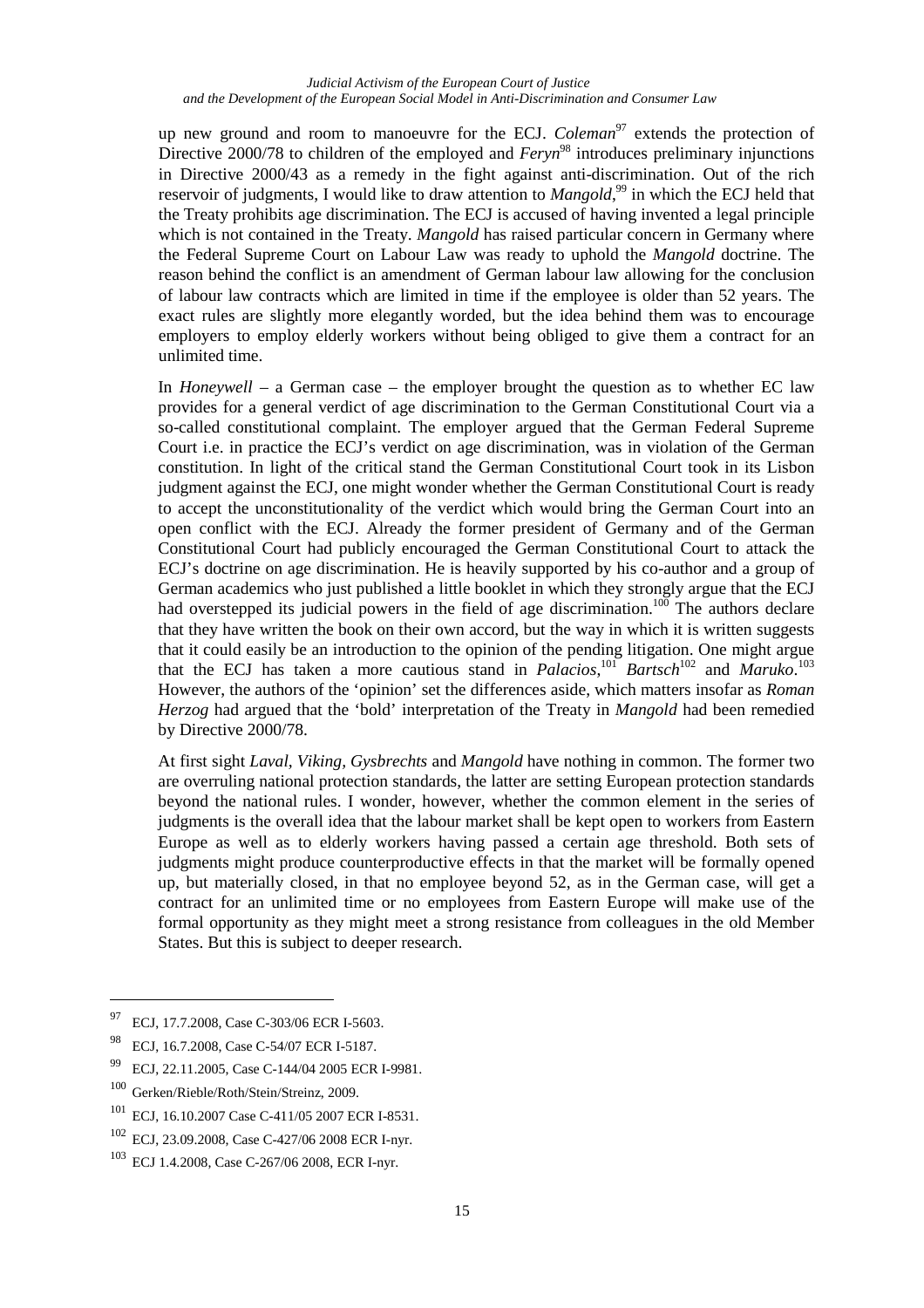(4) *The judicial shaping of consumer law*: Since 2000, the ECJ has been faced with an ever increasing number of opportunities to develop its particular policy with regard to consumer protection law. In light of the paradigm of judicial activism, only those judgments will be looked at which reach beyond the day-to-day work of courts and which, due to their background and/or the particular message of the judgment, will have a longstanding impact. I will group the judgments in two opposite directions: one set of rulings might be read as fostering European consumer protection beyond national standards while the other set might be read as turning down national protection standards.

*Oceano*, <sup>104</sup> *Simone Leitner*, <sup>105</sup> *Heininger*<sup>106</sup> and *Claro*<sup>107</sup> represent the first variant. In *Oceano* the ECJ declared jurisdiction clauses in unfair contract terms void. In *Leitner* the ECJ read into the package tour directive the obligation of Member States to introduce compensation for pain and suffering as the EU minimum standard. *Heininger* was the springboard for a whole series of judgments which are now known as the *Heininger* Saga.<sup>108</sup> The ECJ held, to the surprise of national observers, that credit financed investment transactions in real estate come under the ambit of the doorstep selling directive and the right to withdrawal may last forever if the consumer had not been properly notified of its existence. These judgments have one element in common. They set mandatory standards on how Member States' courts have to interpret the EU minimum directives on consumer protection. The functional equivalent to these four judgments in the field of anti-discrimination law is certainly *Mangold*. However, none of the four decisions raised similar concern. *Oceano* lost importance because the ECJ clarified in *Freiburger Kommunalbauten*<sup>109</sup> that it did not intend to become the final arbitrator in unfair contract terms litigation in Europe. *Schulte*<sup>110</sup> and *Crailshaimer*<sup>111</sup> reduced the effects of the right to withdrawal in cases concerning credit financed investment transactions in real property. Only *Simone Leitner* remains. So far, the ECJ has not had the occasion to decide the question whether compensation of pain and suffering belongs to the standard level of protection notwithstanding the subject matter concerned.

*Claro* introduced a new principle of procedural law in consumer litigation. National courts are told that they are obliged to investigate *ex officio* whether contract terms violate unfair contract terms legislation. The ECJ developed this rule in *Pannon*, <sup>112</sup> *Asturcom*<sup>113</sup> and *Eva Martin Martin*<sup>114</sup> and seems ready to turn it into a general principle under which Member States' courts are obliged to take mandatory EC rules *ex officio* into consideration. The procedural requirement does not mean that the ECJ forestalls a particular result of the application of the mandatory rules in the specific case at issue. As it stands, the principle can easily be generalised and made applicable to all sorts of mandatory rules in consumer law, in environmental and in labour law. It is protective in the sense that the consumer does not have to refer to the mandatory rules in the proceedings but rather that the judge must take care of

- <sup>104</sup> ECJ, 27.6.2000, Case C-240/98, 2000 ECR I-4941.
- <sup>105</sup> ECJ, 12.3.2002, Case C-168/00, 2002 ECR I-2631.
- <sup>106</sup> ECJ, 13.12.2001, Case C-481/99, 2001 ECR I-9945.
- <sup>107</sup> ECJ, 26.10.2006, Case C-168/05, 2006 I-10421.

- <sup>109</sup> ECJ, 1.4.2002, Case C-237/02, 2004 I-3403.
- <sup>110</sup> ECJ, 25.10.2005, Case C-350/03, 2005 I-9215.
- <sup>111</sup> ECJ, 25.10.2005, Case C-299/04, 2005 I-9273.
- <sup>112</sup> ECJ, 4.6.2009, Case C-243/08, ECR 2009 nyr.
- <sup>113</sup> ECJ, 6.10.2009, Case C-40/08, ECR 2009 nyr.
- <sup>114</sup> AG Trstenjak, 7.5.2009, Case C-227/08.

<sup>108</sup> Micklitz, 2007, p. 35.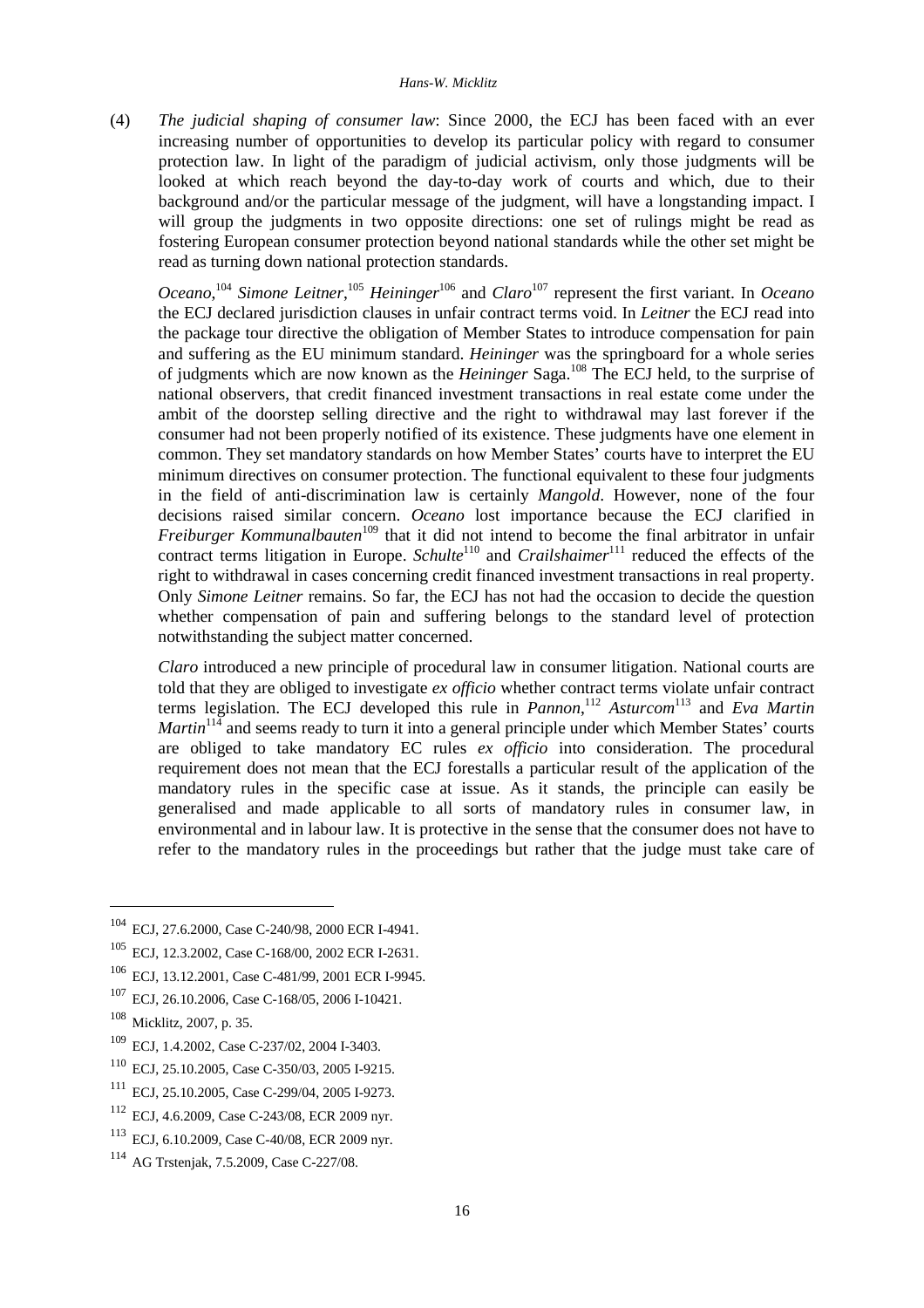his/her interests. The message, seemingly, is that the ECJ intends to guarantee that the national legal systems are freed from incriminating practices which are subject to the mandatory rules.

*Gonzales*<sup>115</sup> and *VTB*<sup>116</sup> set another new tone. Here, the institutional requirements are different insofar as the EU rules are not defining minimum but rather maximum standards. This was relatively unclear in *Gonzales* where the ECJ had to contemplate the question whether the Member States are allowed to maintain stricter national rules on product liability. The respective directive, contrary to the subsequently adopted contract law directives, did not explicitly provide for a minimum harmonisation clause which would allow Member States to maintain or introduce stricter standards. The Directive granted leeway to the Member States only with regard to two particular issues: the development of risk defence and the setting of a ceiling for compensation claims. In *Gonzales,* the ECJ caught the legal, political and academic world by surprise when it ruled that the directive has to be read so as to fully harmonise national product liability rules. *Gonzales* even led to a declaration by the Member States in the Council. The political resistance, however, could not prevent the ECJ from hammering down its understanding in *Skov*, <sup>117</sup> although the AG *Trstenjak* has proposed a more cautious approach in *Aventis*. 118

*VTB* deals with the question whether sales promotion measures are fully harmonised by Directive 2005/29 on unfair commercial practices. The clou of the conflict is that the European Commission originally envisaged the adoption of two kinds of measures, one dealing with unfair commercial practices and the other dealing with sales promotion measures. However, the Member States were not ready to fully support the double headed approach of the European Commission and voted in favour of the Directive on unfair commercial practices, which aims at full harmonisation but does not really deal with sales promotion measures. The ECJ took the full harmonisation target literally and held that a national verdict which prohibits sales promotion measures runs counter to the more liberal approach under the Directive, where sales promotion measures are, in principle, legalised provided certain requirements are met.<sup>119</sup> Although Belgium stressed the history of the Directive and the original idea of having particular rulings on sales promotion, the ECJ rejected any attempt to accept a general and unspecified verdict of certain sales promotion measures. The ruling reaches far beyond the field of unfair commercial practices, as the European Commission is now revising the consumer acquis with the clear objective, to implement the policy of the consumer strategy 2002, in mind, i.e. to transform minimum harmonisation standards into maximum standards. Full harmonisation detracts competences from the Member States. The key question then is what areas are already fully harmonised and in which areas do EU rules pre-empt the Member States from maintaining or introducing stricter standards. All sorts of scenarios are to be imagined dealing with the scope and reach of full harmonisation.

<sup>115</sup> ECJ, 25.4.2002, Case C-183/00, 2002 I-3879.

<sup>116</sup> ECJ, 23.4.2009, 261/07, 2009 I-nyr

<sup>117</sup> ECJ, 10.1.2006 C-402/03, 2006, I-199.

<sup>118</sup> AG 8.9.2009 C-358/09.

<sup>119</sup> ECJ, 23.4.2009, Case C-261/07 and 299/07 VTB-VAB ECR 2009 I-nyr.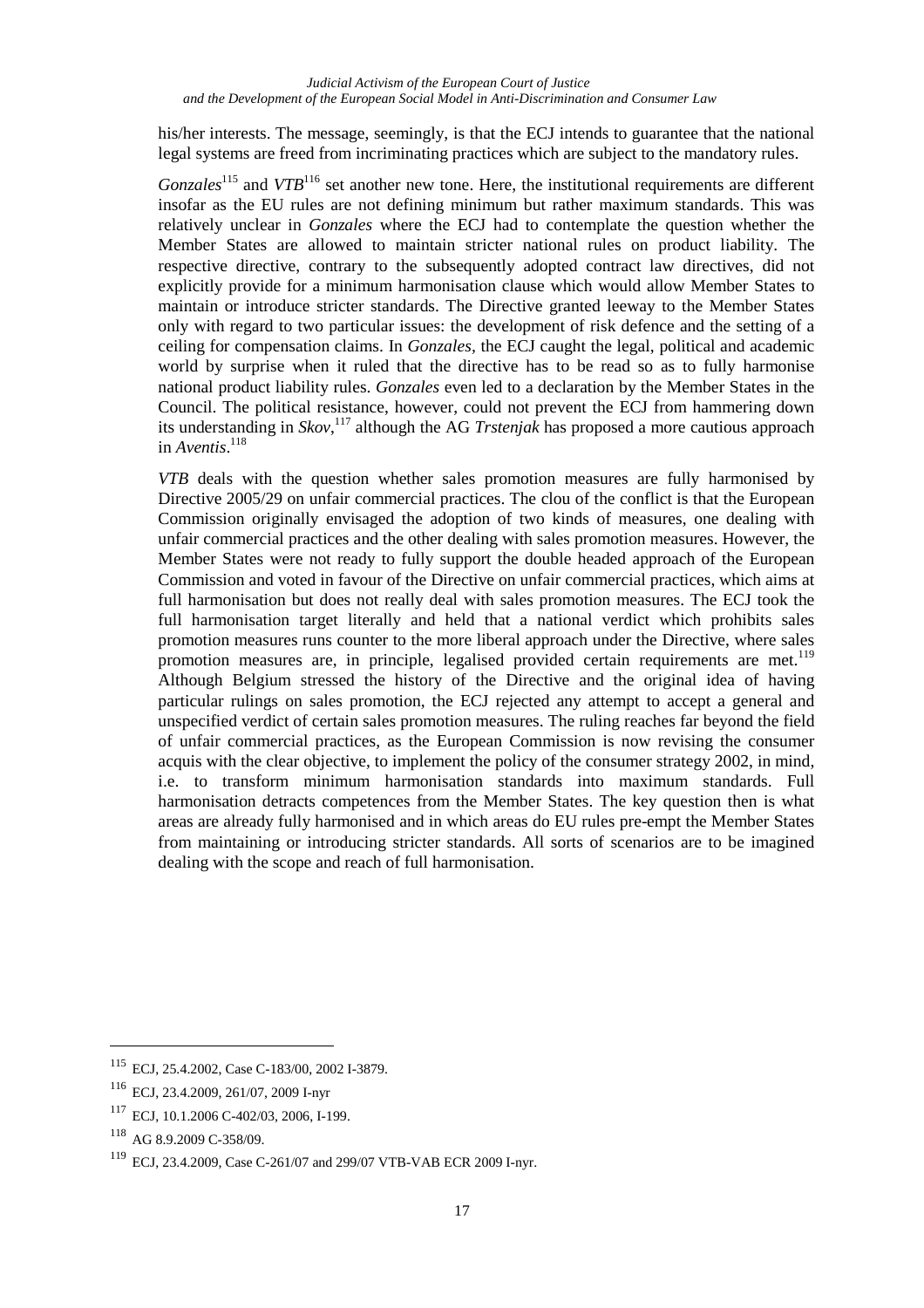#### *Hans-W. Micklitz*

*Gysbrechts* fits into the new post Lisbon policy. Member States' standards that reach beyond the EU minimum level can be challenged before the ECJ based on the argument that the higher national standards are violating the proportionality principle. In theory, the new approach of the ECJ allows the minimum standards to be converted into maximum standards. The ceiling and the floor will be the same. The more profound question then, is whether the minimum/maximum standards allow for the protection of those consumers who are incapable of meeting the stylised prototype of the circumspect and all competent consumer. *Gysbrechts* opens the floodgate for a new type of litigation, one which would allow for the striking down of national protection standards. A seemingly minor judgment might mark a break even point in the ECJ's conception of 'The Social'.

## Overview of the Legal Order

The following chart sums up the development of EU labour law, with particular emphasis on antidiscrimination law and consumer law, and policy and provides an overview of the institutional legal framework**.** 

|                                                                              | <b>Consumer</b>              | <b>Consumer</b>                            | Labour                                  | Labour                         |
|------------------------------------------------------------------------------|------------------------------|--------------------------------------------|-----------------------------------------|--------------------------------|
|                                                                              | <b>PCL</b>                   | <b>SCL</b>                                 | <b>PCL</b>                              | <b>SCL</b>                     |
| 1957                                                                         | Art. 100 (Art. 94)           | Dir. 85/577                                | Art. 119 (Art. 141)                     | Dir. 75/117                    |
| Rome (57)<br><b>Economic</b>                                                 |                              | Dir. 85/374<br>Dir. 87/107                 |                                         | Dir. 75/129 (92/50 +<br>98/59) |
| constitution                                                                 |                              |                                            |                                         | Dir. 77/187 (98/50 +<br>01/23  |
|                                                                              |                              |                                            |                                         | Dir. 76/207 (02/73)            |
|                                                                              |                              |                                            |                                         | Dir. 79/07                     |
|                                                                              |                              |                                            |                                         | Dir. 80/987 (08/94)            |
| 1986-1999                                                                    | Art. 95 (SEA)                | Dir. 90/314                                | Art. 95 (SEA)                           | Dir. 89/301                    |
| SEA (86)                                                                     | Art. 129 a                   | Dir. 93/13                                 | Art. 118 a) SEA (86)                    | Dir. 91/533                    |
| Maastricht (91)                                                              | (Maastricht)                 | Dir. 94/47                                 | Social Charter (89)                     | Dir. 92/50 (98/59)             |
| Amsterdam (99)                                                               | Art. 153 (Amsterdam)         | Dir. 97/7                                  | Protocol on Social                      | Dir. 92/85                     |
| <b>Emergence of 'The</b>                                                     | Art. 36 EU Charter<br>(2000) | Dir. 98/27                                 | Policy Maastricht<br>(91)               | Dir. 93/104 (03/88)            |
| Social'                                                                      |                              | Dir. 99/44                                 | Art. 13, 137, 141 (3)<br>Amsterdam (99) | Dir. 94/33                     |
|                                                                              |                              |                                            |                                         | Dir. 94/45 (97/74)             |
|                                                                              |                              |                                            | EU Charter (2000)                       | Dir. 96/34 (97/75)             |
|                                                                              |                              |                                            |                                         | Dir. 96/71                     |
|                                                                              |                              |                                            |                                         | Dir. 97/81 (98/23)             |
|                                                                              |                              |                                            |                                         | Dir. 98/59                     |
| 2000                                                                         |                              | Shift from minimum                         | Establishment of                        |                                |
| <b>Lisbon Conclusions</b>                                                    |                              | to full harmonisation                      | OMC                                     |                                |
| Globalisation-<br>'the most<br>competitive and<br>dynamic<br>knowledge-based |                              | Together with<br>Consumer Strategy<br>2002 |                                         |                                |
| economy'                                                                     |                              |                                            |                                         |                                |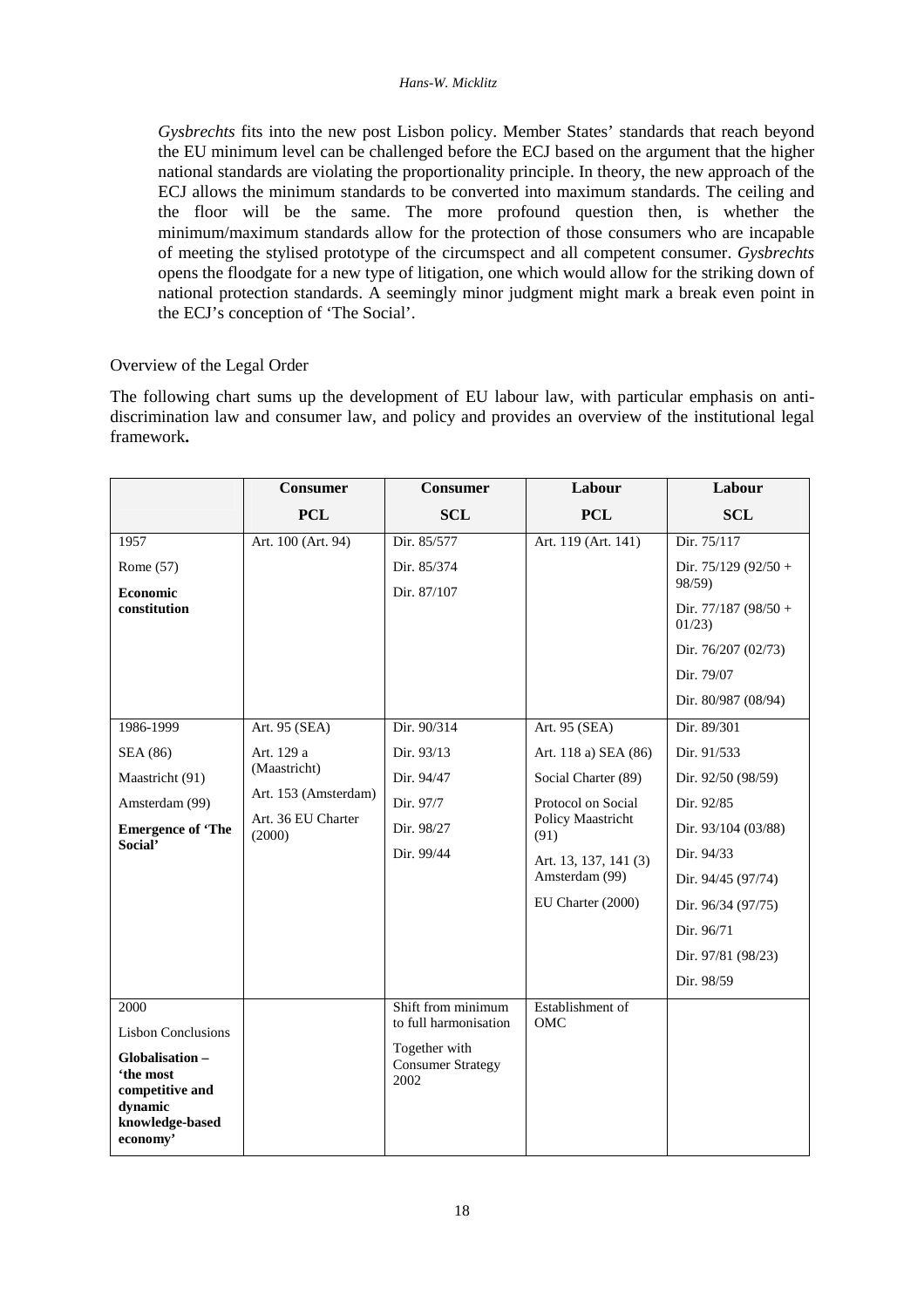*Judicial Activism of the European Court of Justice and the Development of the European Social Model in Anti-Discrimination and Consumer Law* 

|                      | <b>Consumer</b>                                                      | <b>Consumer</b>               | Labour                            | Labour                          |              |
|----------------------|----------------------------------------------------------------------|-------------------------------|-----------------------------------|---------------------------------|--------------|
|                      | <b>PCL</b>                                                           | <b>SCL</b>                    | <b>PCL</b>                        | <b>SCL</b>                      |              |
| Treaty of Nice (04)  |                                                                      | Dir. 2002/65                  | Art. 13 (2), Art. 137             | Dir. 2000/43                    |              |
| <b>Lisbon Treaty</b> | Leitnormen                                                           | Dir. 2005/29                  | $(2)$ Nice $(04)$                 | Dir. 2000/78                    |              |
| 'Social Economic     | Art. $3(3)$ 'social<br>economic<br>constitution'<br>Art. 2 'justice' | Dir. 2008/48                  | Leitnormen                        | Dir. 2001/23                    |              |
| $Construction3 +$    |                                                                      |                               | Dir. 2008/122                     | Art. $3(3)$ 'social<br>economic | Dir. 2002/73 |
| 'EU Charter'         |                                                                      | Proposal CR COM<br>(2008) 614 | constitution'                     | Dir. 2003/88                    |              |
|                      |                                                                      |                               | Art. 2 'solidarity'               | Dir. 2004/113                   |              |
|                      |                                                                      |                               |                                   | Dir. 2006/54                    |              |
|                      |                                                                      |                               | Art. $I - 14$ (4) OMC<br>repealed | Dir. 2008/94                    |              |
|                      |                                                                      |                               |                                   | Dir. 2009/38                    |              |

Overview of the judge-made legal order

The following chart provides an overview of judicial activism, translated to fit Kennedy's three waves, the building blocks and the particular input into labour and consumer law.

|                                 | <b>The Social</b>                                                              | <b>Ground rules</b>       | <b>Labour</b> law            | <b>Consumer law</b>                  |
|---------------------------------|--------------------------------------------------------------------------------|---------------------------|------------------------------|--------------------------------------|
| 1957                            | First wave:                                                                    | Van Gend & Loos           | Defrenne I-III               | Cassis de Dijon                      |
| Rome (57)                       | market liberalism                                                              | Costa Enel                | Jenkins                      |                                      |
| <b>Economic</b><br>constitution | functional separation                                                          |                           |                              |                                      |
| 1986-1999                       | Second wave:                                                                   | <b>CMC</b> Motorradcenter | <b>Barber</b>                | Keck                                 |
| <b>SEA</b> (86)                 | no European welfare<br>state, no distributive<br>functions, no group<br>rights | <b>Alsthom Atlantiqu</b>  | Foster                       |                                      |
| Maastricht (91)                 |                                                                                | Dori                      | Marshall I and II            |                                      |
| Amsterdam (99)                  |                                                                                | Dillenkofer               | Levez                        |                                      |
| <b>Emergence of 'The</b>        |                                                                                | Brasserie de Pêcheur      | Coote                        |                                      |
| Social'                         |                                                                                | Bosman                    | Grant                        |                                      |
| 2000                            | Third wave                                                                     | New spirit                | New spirit                   | New spirit                           |
| <b>Lisbon Conclusions</b>       | A split legal order,                                                           | The new Leithilder        |                              |                                      |
| Globalisation – 'the            | hard law and OMC                                                               |                           |                              |                                      |
| most competitive<br>and dynamic | Constitutionalisation?                                                         |                           |                              |                                      |
| knowledge-based                 |                                                                                |                           |                              |                                      |
| economy'                        |                                                                                |                           |                              |                                      |
| Treaty of Nice (04)             | Third wave II                                                                  | Viking and Laval          | Mangold                      | Oceano, Leitner,<br>Heininger, Claro |
| Lisbon Treaty                   | New values<br>Fundamental and                                                  | Gysbrechts<br>Feryn       | Palacios, Bartsch,<br>Maruko |                                      |
| 'Social Economic                |                                                                                |                           |                              | VS.                                  |
| $Construction1 +$               | human rights                                                                   |                           |                              | Sanchez and VTB                      |
| 'EU Charter'                    |                                                                                |                           |                              |                                      |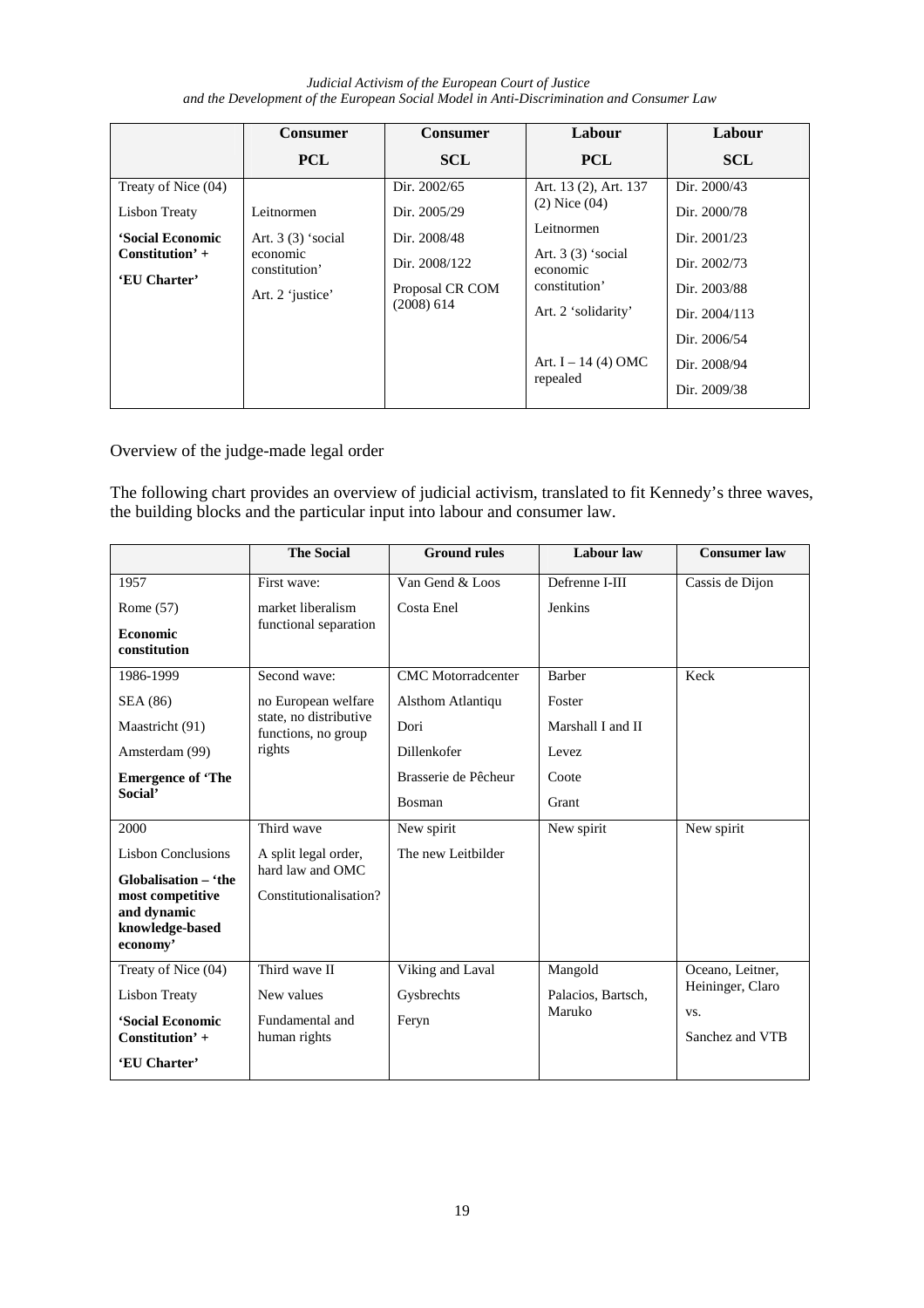## **IV. The European Social Model – Framework or Substitute?**

The development of 'The Social', via the institutional framework as interpreted and read by the ECJ, demonstrates that the European Social Model is a particular one, in substance and in stance. I will elaborate on my initial statement, that the ECJ has been developing a European Social Model which is based on the idea that discrimination, free access to the labour market and access to the consumer society or the market of consumer goods and services, is key.

Access does not mean and should not be confounded with more ambitious models of a regulatory state which accepts a distributive function. All what EU law, what the ECJ is trying to secure is that the labour market is kept open even for outsiders, so that there is, at least, a theoretical chance for each worker and each employee to become engaged in the market. However, EU law does not remedy the discrimination, it does not grant the employee positive action to receive a labour law contract. In the same vain, the ECJ is ready to eliminate distortions in contractual relations between a supplier and a consumer. It is widening and extending the scope of application of EU law, but the ECJ refuses to become the final arbitrator on managing the outcome of the case law. In the light of the foregoing analysis, the reader might feel inclined to argue that there is evidence in *Mangold* or in *Oceano* – or *Christl Schmidt* and *Junk* – that the ECJ sometimes plays exactly this role. I agree, however I understand these judgments as exceptions to the rule. *Oceano* has been overruled by *Freiburger Kommunalbauten* and in *Palacios* and *Bartsch* the ECJ has began to move away from *Mangold*. Therefore, I would stress that the dominating model in the judge-made legal order in general, and in labour and consumer law in particular, is *access*.

## *Barber and Heininger – Framework*

Judicial activism requires a particular legal, political and social environment. The preparedness of national courts in the 1980's in the UK and Germany to refer matters of labour and equal treatment law to the ECJ was generated by the relatively 'cold' social climate within these countries. The national courts, in particular the lower courts, attempted to use the preliminary reference procedure as a lever to overrule national protection standards.

In *Barber,* the ECJ was ready to take a bold step ahead, to submit national pension schemes to Art. 141. *Barber* made national activists dream of levelling up the degree of protection towards the most favourable solution. If women are allowed to retire at the age of 60 then men should also have the same right. Backed by the Equal Opportunities Commission, a whole series of plaintiffs initiated action, some of them even reached the ECJ. The overall question was whether EC law requires Member States, as well as employers, to grant the disadvantaged sex the more favourable solution of the other sex. In the aftermath of *Barber*, UK employers had in fact raised the pension age of women. The subsequent litigation was directed against such a levelling-down strategy. In a clear cut statement, and in line with the opinions of Advocate General *van Gerven*, the ECJ rejected in *Smith v. Advel*<sup>120</sup> such claims stipulating that EU law does not preclude the reduction of such benefits as long as the benefits are at the same level for both men and women. This means that private and public employers are entitled to choose the more disadvantageous solution as long as equal treatment of sex is guaranteed. *Smith v. Advel* does not represent a unique approach. Quite the contrary is true. By the mid 1990s the ECJ had developed a set of ground rules in anti-discrimination law, which subsequently shaped the European Social Model.

A second issue might confirm my reading of the ECJ. The first two directives 75/117 and 76/207 obliged member states to guarantee effective protection of equal treatment rights. In a whole series of judgments, the ECJ developed the doctrine that national remedies must meet the principle of equivalence and the principle of effectiveness. In my understanding the test is in essence a negative

<sup>120</sup> ECJ, Case C-408/92, 1994 ECR I-4435.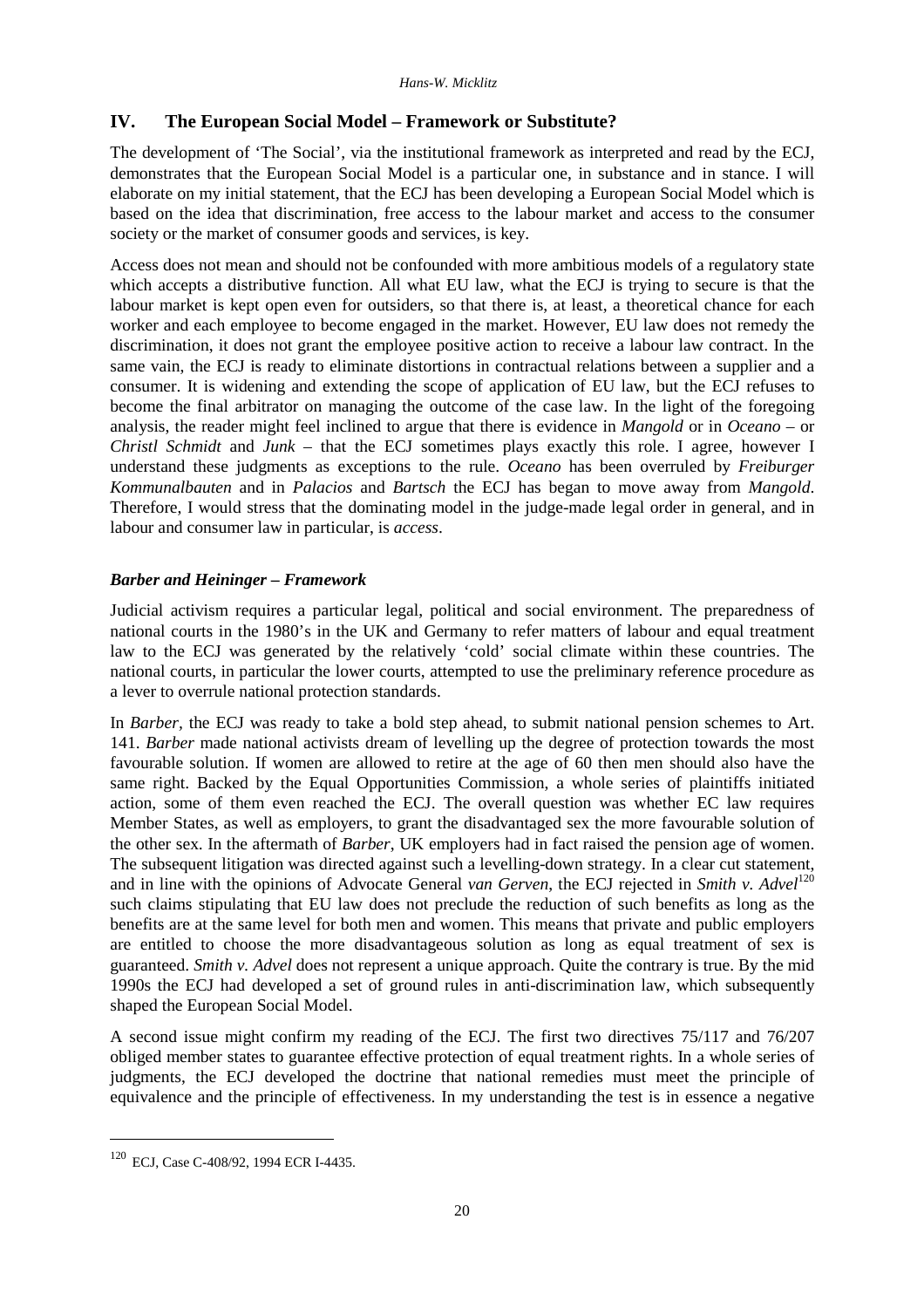one. The ECJ tends to eliminate barriers which hinder the effective enforcement of subjective rights in anti-discrimination law (and not here alone). The ECJ, however, is not willing to strive for the availability of *adequate* remedies which would entail the need for upgrading or levelling up the set of national remedies.<sup>121</sup> True, the ECJ has gone far in inventing the remedy of states' liability, of horizontal liability for antitrust injuries, of interim relief and now of preliminary injunctions in antidiscrimination law. However, the ECJ is not willing to establish, as a rule or as a threshold, that Member States have to provide for adequate remedies.

The changes in the realm of labour law during the nineties are presently being mirrored in consumer law. The above mentioned time lag, between labour law and consumer law, reappears at the level of litigation before the ECJ. Since 2000, consumer litigation in Luxemburg is on the increase. *Heininger* must be seen in the context of the German unification. In particular in East Germany, direct sellers approached low income consumers at their homes convincing them to invest in real estate. The interest rates for the credit should have been covered by the rent to be obtained from the lease of the real estate. However, this concept failed. The new land owners could not find tenants who could afford the envisaged rent which was needed to pay the credit instalments. *Heininger* is a 10 Billion Euro story. Politics left it to the courts to resolve these conflicts emanating from claims from consumers who were caught-up in the failed investment. The German Supreme Court took a clear stand and refused to develop innovative means under existing German civil law. So the case ended up before the ECJ, due to the imagination of a local lawyer in Munich. The ECJ held that consumers are allowed to withdraw from the consumer credit contract provided that it fell within the scope of application of Directive 85/577 concerning doorstep selling if he/she has not been notified of his/her right – which had actually occurred in the majority of the mentioned cases. This paved the way for a new wave of litigation before German courts, all dealing with the legal consequences of withdrawal from the credit transactions and the possible effects on the sales contract. Consumers could withdraw from the credit contract but then had to repay the credit d'un seul coup. The right to withdrawal turned out to be useless and German courts referred new cases to Luxemburg in order to inform themselves of how the restitution of linked contracts should be resolved in the light of the consumer acquis. In *Schulte* and *Crailshaimer* the ECJ gave a cryptic answer which did not overcome the barriers in the German national civil law system. So in the end, most of the claims failed after many years of litigation.

What can be learnt from this? The ECJ is supportive in guaranteeing that consumer rights are taken seriously. If the consumer does not know his/her rights, he or she cannot exercise them. *Heininger* secures the possibility that the consumer may invoke his right. *Schulte* and *Crailshaimer*, however, send the same message as *Smith v. Advel*. It is not for the ECJ, nor for EC law, to resolve the substance of the litigation. This has to be done by the national courts, i.e. the national legislators. So all that the ECJ is ready to advocate for is the establishment of a *European Social Framework*. It is for the Member States to fill the gaps that remain within the framework. They must decide whether they want to level up the protection to the most favourable solution, whether they provide for remedies beyond the threshold of effectiveness and equivalence, they have to decide whether the consumer who suffered as a result of failed investments shall be compensated – or not.

## *Kalanke, Mangold and Gonzales Sanchez, Gysbrechts – Substitute*

Judicial activism has two faces. The more sympathetic one is the Framework version. We are all in favour of multi-culturalism, of leaving space for national traditions, national differences. So whilst we might expect 'more' from the European Court of Justice, the more reluctant approach not only frees the ECJ from the reproach of judicial activism, or perhaps reduces criticisms surrounding judicial activism, but it is also very much in line with the origin of the European legal order and the limited importance of 'The Social' within the European legal system.

<sup>121</sup> See van Gerven, 2000, p. 501.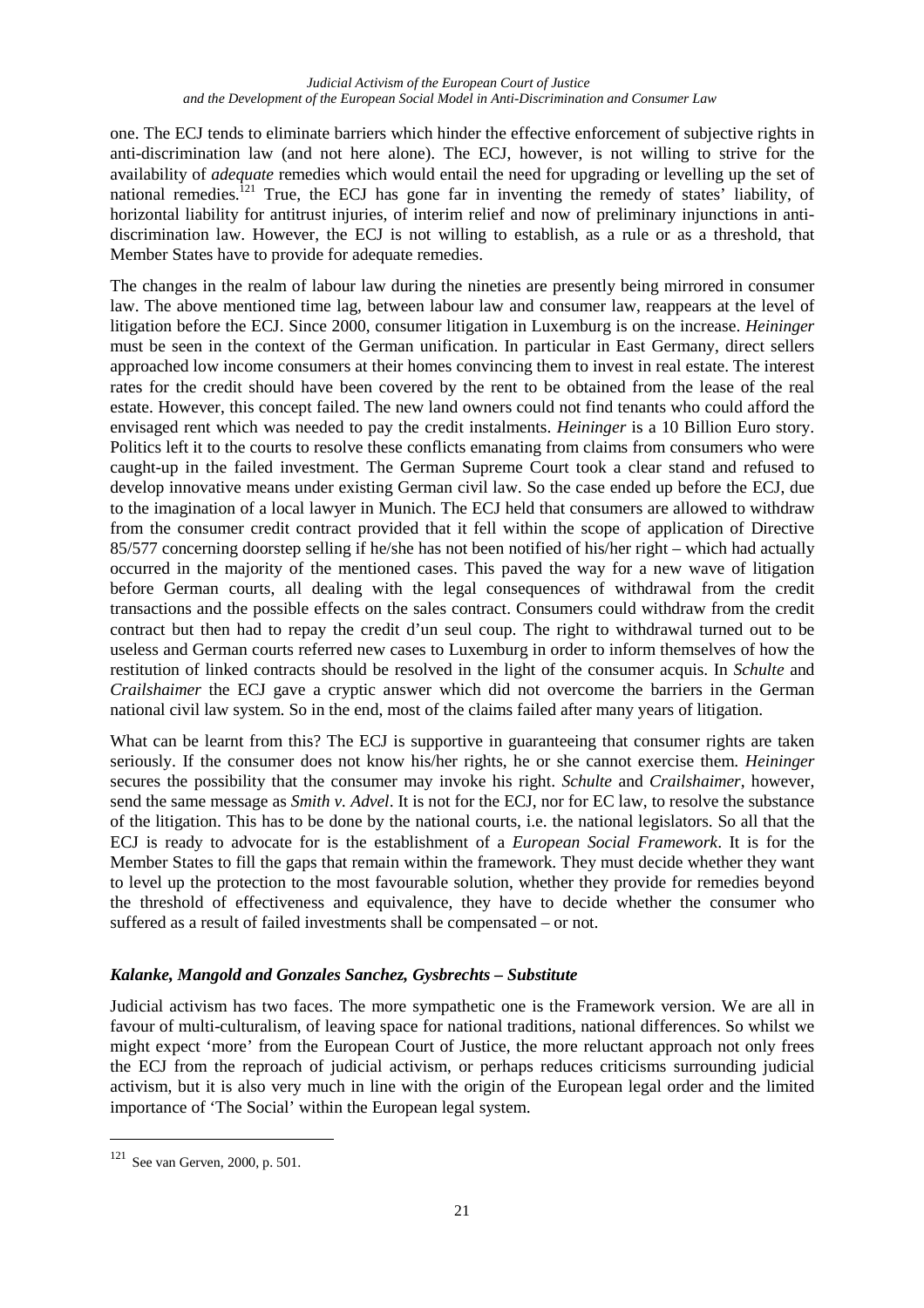However, times are changing. The Lisbon Conclusions have set a new tone. Whilst it is hard to provide evidence that the ECJ felt inspired in its interpretation of primary and secondary Community law by the Lisbon Conclusions, it is equally clear and well researched that courts are dependent on their political, social and economic environment.<sup>122</sup> *Kalanke*<sup>123</sup> dates back to the mid nineties when the ECJ developed its particular approach to anti-discrimination, mainly from German and English references. *Kalanke* was a hard case. The point at stake was the correct interpretation of Articles 2 and 4 of Directive 76/207 and the extent to which the Articles prohibit 'hard quotas' for women. The ECJ ruled in the affirmative and provoked strong reactions from the Member States and from their respective social environments. Two years later the ECJ softened its approach somewhat by allowing for the application of 'soft quotas'.<sup>124</sup> *Kalanke* contains two messages: the first is that one's expectations of the ECJ should not be overestimated. The ECJ will not grant women or those discriminated against unlimited support. Secondly, *Kalanke* delineates an early sign that access to the labour market should not be blocked by formal barriers. Qualification is said to rank higher than quotas. I will not embark on the question whether the argument is legitimate or not. What matters in our context is that *Kalanke,* as early as 1995, made clear that the leeway given to the Member States within the European Social Framework is limited. For the good and for the bad, the ECJ took the freedom to finally decide on a highly political issue, here – if I may dare to say this – following the majority opinion in public polls. The outcry might have been even louder if the ECJ would have ruled that Member States are obliged to introduce hard quotas. Whatever way, the ECJ had limited national sovereignty and replaced national considerations on what is socially and societally correct by its own standards. This is the ugly face of the ECJ, at least those whose expectations are not met would subscribe to such a vision.

*Gonzales Sanchez, VTB* and *Gysbrechts* have already been mentioned. The first two provide for an idea of the legal consequences of full harmonisation. Both *Gonzales Sanches* and *VTB* illustrate an approach where the ECJ does not hesitate to reject national protection standards which are higher than the fully harmonised EU ones. What makes the two decisions fit into the perspective of an activist court is that it is highly arguable whether the ECJ was forced to read the respective directives in the way it did. Full harmonisation certainly enlarges the jurisdiction of the ECJ, as it has the final word on the scope of the secondary Community law that is on the question how far the European Social Model reaches and what leeway remains for the Member States. A narrow interpretation enlarges the leeway, a wider interpretation leads to the replacement of national social standards by EU standards. The European Commission constantly argues that Art. 95 ensures only a high level of protection in labour and consumer law, and that it does not require the 'highest' level of protection. What matters is that the European Commission is advocating a European 'Social' Model in fully harmonised consumer law which is no longer social, at least not in the sense consumer law had developed in the 1960's and 1970's. Fully harmonised consumer law relies on the consumer shopper, the multi-lingual, responsible and well informed market participant whose major objective is 'to reap up the benefits of the market'. The ECJ has no choice other than implementing this new policy resulting in a substitution of national protection models with a particular EU model, which, however, is no longer a social model, since the ECJ has discretion within the limits of sound legal methodology as to how far it goes in stretching the scope.

<sup>&</sup>lt;sup>122</sup> In consumer law the European Commission is screening its directives in order to make sure that the key concepts of the Lisbon Conclusions literally show up in the recitals, see with regard to the Consumer Rights directive my analysis in Howells/Schulze, (fn. 1). But this does not mean that the ECJ follows suit.

<sup>123</sup> ECJ, Case C-450/93, 1995 ECR I-3053.

<sup>124</sup> ECJ Case C-409/95 Marschall v. Land Nordrhein Westfalen 1997 ECR I-6363.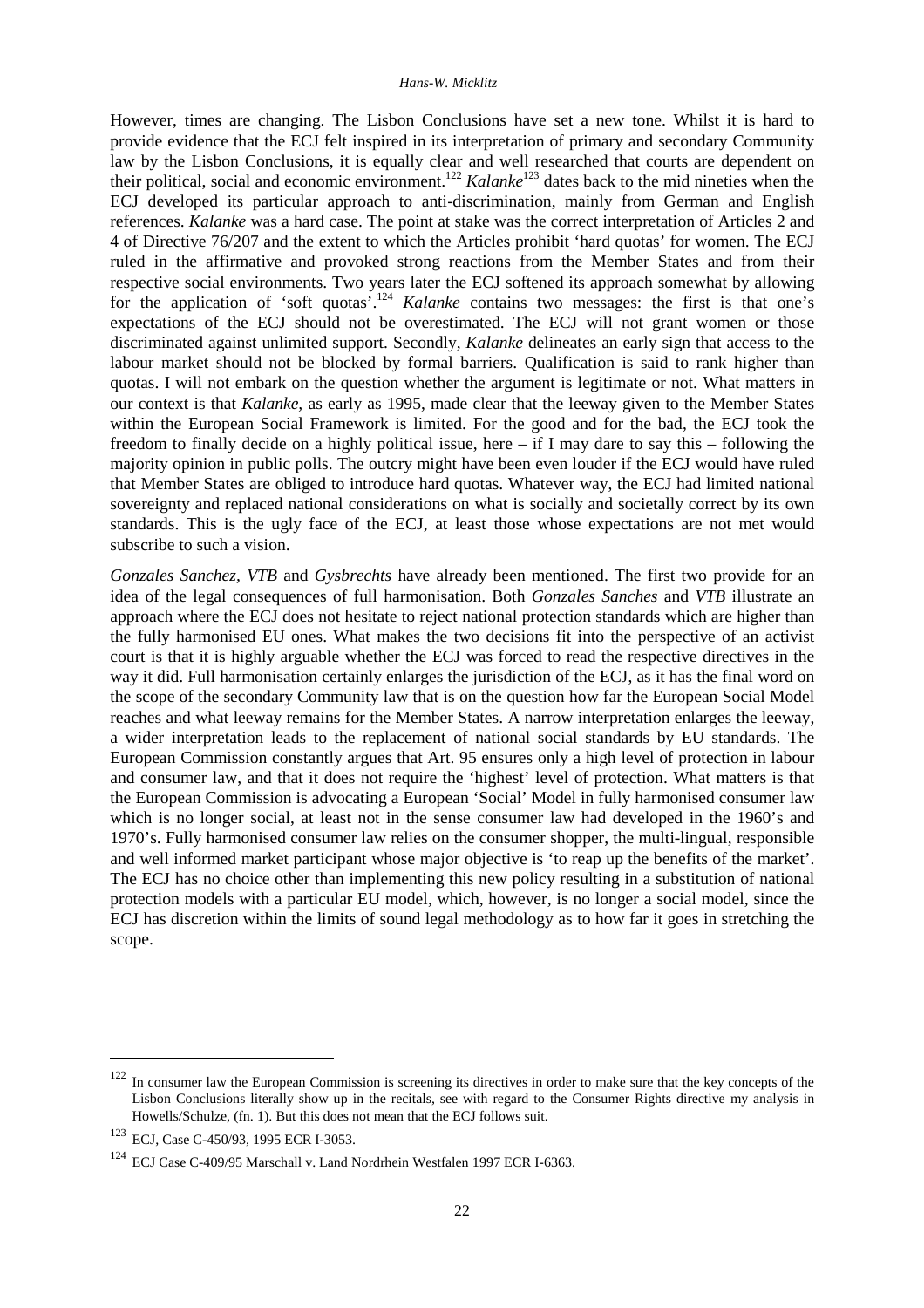*Gysbrechts* is important because it allows for turning minimum standards into maximum standards. Such a policy would definitely affect the core of EU labour and anti-discrimination law which set only minimum standards. *Gysbrechts* and *Laval* read together demonstrate the potential of the new judicial activism in labour and consumer law.

Personally, I have been arguing and will continue arguing that Europe needs a European Social Framework, which complements the economic order. But such a Social Framework should remain a framework and not be silently turned into a trap which Member States would have difficulties to get out off. Judicial activism in the social sphere is walking a fine line between setting incentives for national model building and replacing national models by genuine European ones, which are about to loose the connotation of 'The Social', at least if 'The Social' is still being understood in accordance to the meaning given to it in the last century.

## **V. Afterword: The Parameters of Judicial Activism in the Social Domain**

In 'The Politics of Judicial Co-operation', I identified three parameters for the making of a judge-made European legal order: (1) judicial co-operation between the ECJ and the national courts under the preliminary reference procedure, (2) organised law enforcement and (3) legal and political legitimacy of a judge-made legal order. Implicitly, I have relied on these parameters in this paper.

- (1) All judgments discussed here result from preliminary references of national courts. Quite a number of them came from lower courts in the countries often against the explicit opposition from the highest courts in the countries. National courts then try to instrumentalise the preliminary reference procedure to get national standards upgraded via the detour over Luxemburg. Anti-discrimination law and consumer law litigation is a perfect ground for such a strategy. Whilst national courts sometimes tend to show up as defenders of the weaker parties, the cases can only be set into motion by private parties. Here, organised law enforcement ties in.
- (2) National plaintiffs who want to bring a case to Luxemburg need professional skills in preparing the case, in finding the appropriate lawyers, in financing the case and in presenting it so that the national court is willing to go ahead. The two fields of law which I have analysed, antidiscrimination law and consumer law demonstrate the differences in professionalised organised law enforcement. In anti-discrimination law, lawyers, trade unions and particular entities like the Equal Opportunities Commission developed, over time, the necessary skills to organise the law enforcement in that particular field. Consumer organisations and consumer agencies are lacking behind. The set of references to the ECJ seems to be often erratic and much less the result of careful and determined legal action. There are exceptions to the rule. *Quelle*<sup>125</sup> may be taken as an example where the German consumer organisation used a particular remedy under German law to test whether the German rules on implementing the consumer sales directive complied with the respective directive. However, an overall strategy to use the EC consumer law rules in a particular context or for a particular purpose is missing. In anti-discrimination law, the targeted initiatives led to the establishment of a rather coherent body of judge-made rules in a relatively short period of time. The difference between the two fields demonstrates what would be required to use the newly introduced set of EC minimum requirements on universal services to shape customer protection beyond the national level. My impression is that national NGO's have not yet even discovered the potential of 'access' of 'affordability', of 'continuity', just to mention a few. I have developed elsewhere that the concept of universal services might become the nucleus of a new social private law.

<sup>125</sup> ECJ, 17.4.2008, Case C-404/06, 2008 ECR I-nyr.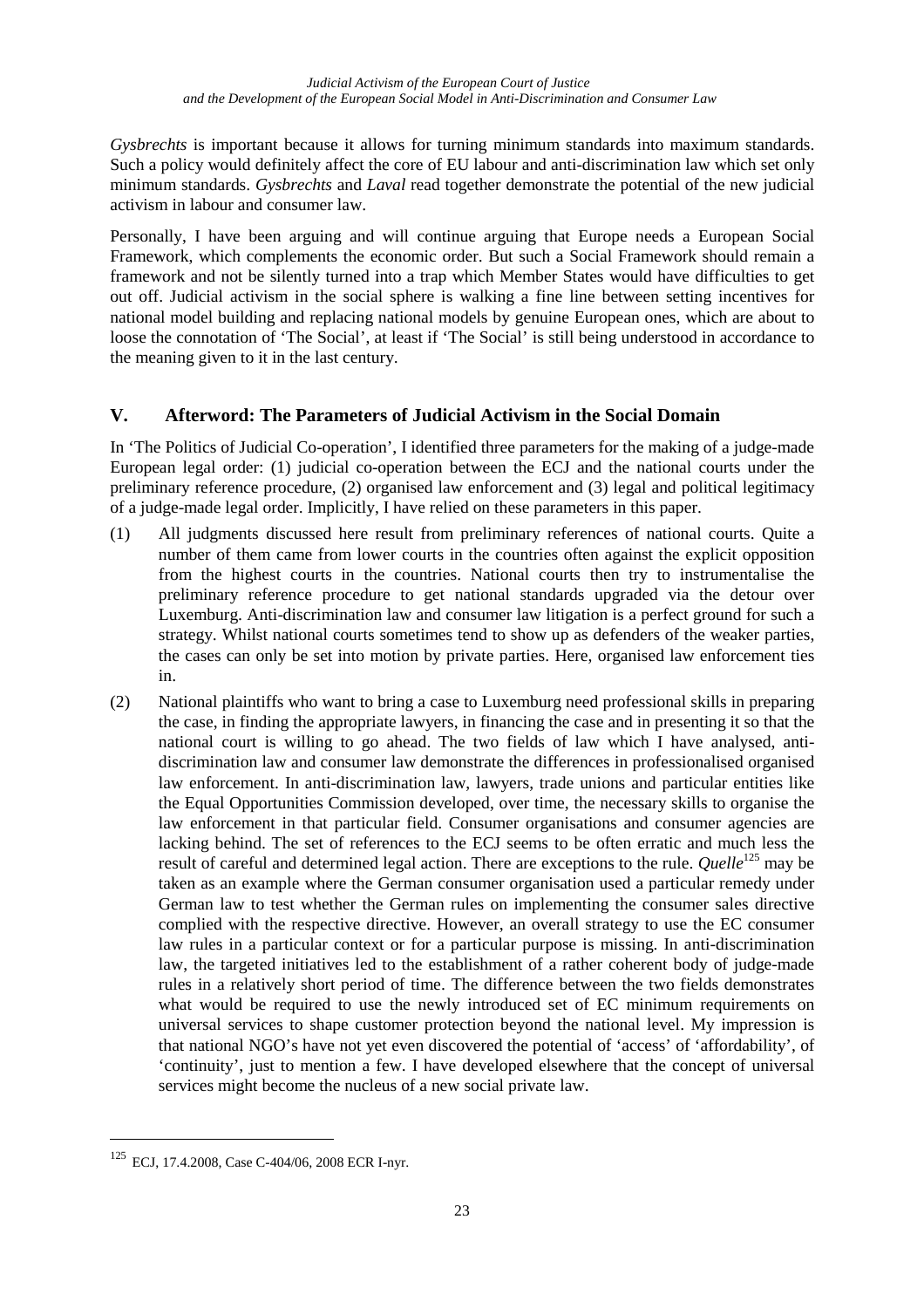#### *Hans-W. Micklitz*

(3) Judicial activism, understood here as European order building, depends on legal and political legitimacy. In the social field, legal and politically legitimacy is shaky, hard to obtain and easy to lose. It seems that labour law issues are raising more public concern and awareness than consumer law issues. There seems to be only one issue which really matters in consumer law, this is the question of whether a class action is a feasible instrument in defending consumer interests. What is neglected in the debate is the East-West dimension. In *Viking* and *Laval* the Member States were neatly divided over the issue of how the worker rights could be best protected, the old Member States argued in favour of maintaining the social welfare standards, the new Member States argued in favour of turning the minimum standards of protection into maximum standards. A similar demarcation line can be observed with regard to the intended shift from minimum to maximum harmonisation. Support comes from the new Member States which are in favour of common standards all over Europe. The ECJ made tremendous efforts to close the legitimacy gap by introducing rights and remedies into the European legal order. The rights and remedies rhetoric, however, runs into a deadlock when the EU adopts rules in the social domain which are not enforceable at all, or which are so vaguely termed that they cannot be transformed into enforceable rights. The law on universal services provides for a marvellous ground to test judicial activism in the 'new' social domain and to help establish ground rules for a genuine EU social framework.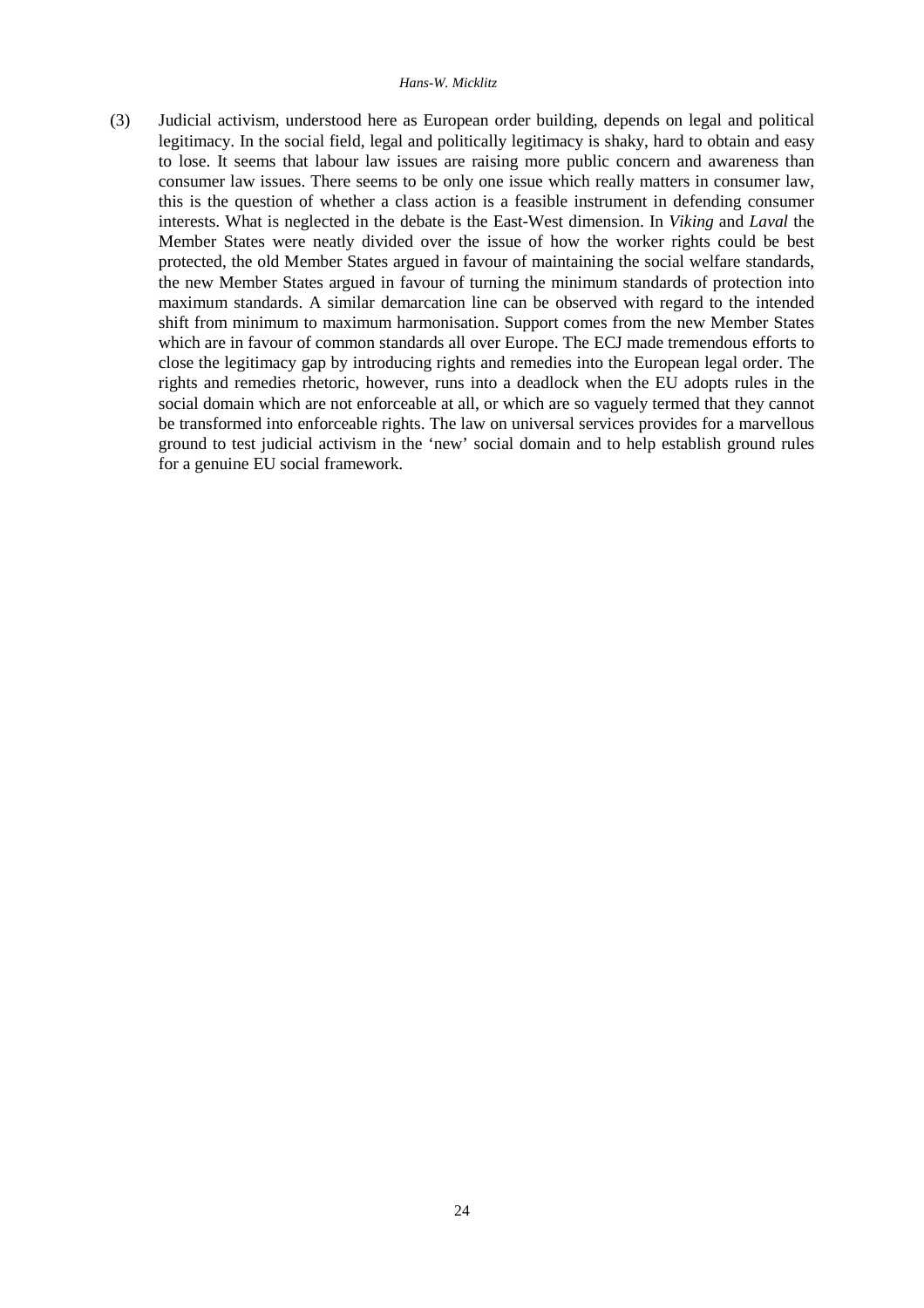## **Bibliography**

- A. Arnull, the European Union and its Court of Justice, 2<sup>nd</sup> ed., 2006
- C. Barnard, Employment Rights, Free Movement under the EC Treaty and the Services Directive Europa Institute, Mitchell Working Paper Series 5/2008, p. 25
- C. Barnard, Social Policy Revisited in the Light of the Constitutional Debate, in C. Barnard (ed.) The Fundamentals of EU Law Revisited, 2007, p.109
- J. Basedow, Grundsatz der Nichtdiskriminierung, ZEuP 2008, p. 230
- F. Cafaggi/H. Muir Watt (eds.), Making European Private Law, Governance Design, 2008
- F. Cafaggi/H. Muir Watt (eds.), The Regulatory Function of European Private Law, 2009
- G.-P. Calliess, Nach der Schuldrechtsreform: Perspektiven des deutschen, europäischen und internationalen Verbrauchervertragsrechts, Archiv für die civilistische Praxis (AcP) 203 (2003), p. 575
- O. O. Cherednychenko, Fundament Rights, Contract Law and the Protection of the Weaker Party, A Comparative Analysis of the Constitutionalisation of the Contract Law with Emphasis on Risky Financial Transactions, 2008
- D. Damjanovic/B. de Witte, Welfare Integration through EU Law: The Overall Picture in the Light of the Lisbon Treaty, in U. Neergard/R. Nielsen/L. M. Roseberry (eds.), Integrating Welfare Functions into EU Law – From Rome to Lisbon, 2009, p. 53
- M. Dawson, New Governance and the Proceduralisation of European Law: The Case of the Open Method of Co-ordination, EUI PhD, 2009
- S. Deakin, Regulatory Competition after Laval, 10 Cambridge Yearbook of European Legal Studies, 2008, p. 581
- R. Demogue, Les Notions Fondamentale du Droit Privé: essai critique, 1911
- G. Esping-Anderson, The Three Worlds of Welfare Capitalism, 1990
- S. Frerichs, Judicial Governance, 2008
- D. Gerber, Constitutionalising the Economy, German Neo-liberalism, Competition Law and the 'New' Europe (1994), 42 American Journal of Comparative Law, p. 25
- L. Gerken/V. Rieble/G.H. Roth/T. Stein/R. Streinz, 'Mangold' als ausbrechender Rechtsakt, 2009
- W. v. Gerven, whose analyse is in substance still valid today, Of rights, remedies on procedure, Common Market Law Review 37 (2000), p. 501
- C. Green, An Intellectual History of Judicial Activism, SSRN 2009, to be published in Emory Law Journal 56 (2009), p. 101
- St. Grundmann (ed.), Constitutional Values and Contract Law, 2008
- Ch. Joerges, A Renaissance of the European Economic Constitution, in U. Neergard/R. Nielsen/L. M. Roseberry (eds.), Integrating Welfare Functions into EU Law – From Rome to Lisbon, 2009 p. 42
- A. Johnston/H. Unberath, The double headed approach of the ECJ concerning consumer protection, CMLRev 44 (2007), p. 1237
- D. Kennedy, Two (Three) Globalisations of Law & Legal Thought: 1850-1968, Suffolk University Law Review 36 (2003), p. 630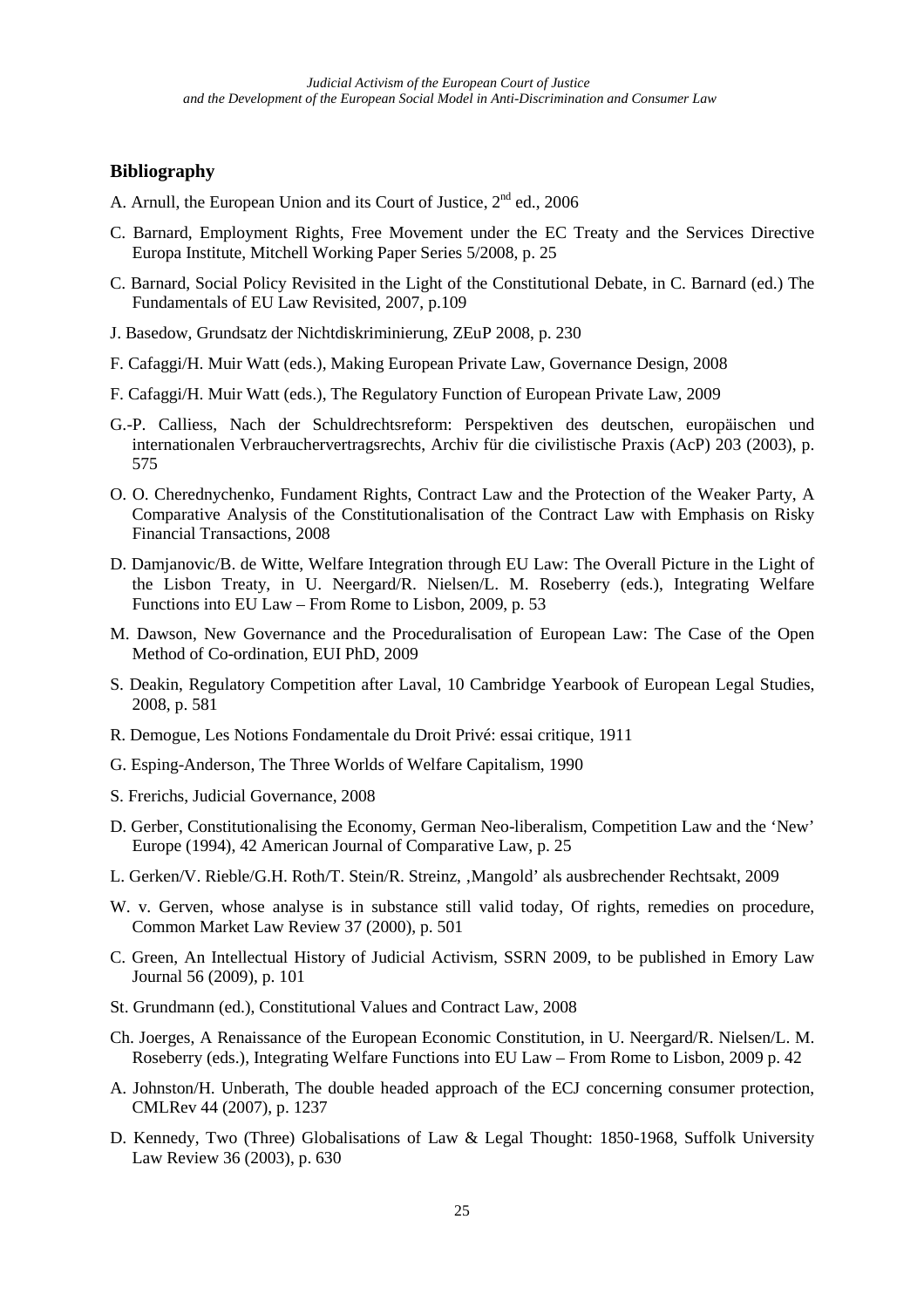- D. Kennedy, Three Globalisations of Law & Legal Thought, in D. Trubek/A. Santos (eds.), The New Law and Economic Development, 2006, p. 19-73
- K. Kmiec, The Origin and Current Meaning of 'Judicial Activism' 92 California Law Review 1441 (2004)
- St. Leibfried/P. Pierson, Standort Europa, 1998
- M. Maduro, We the Court, 1998
- Ch. Mak, Fundamental Rights in European Contract Law, A Comparison of the Impact of Fundamental Rights on Contractual Relationships in Germany, the Netherlands, Italy and England, 2008
- E.-J. Mestmäcker, Wirtschaft und Verfassung in der Europäischen Union, Beiträge zu Recht, Theorie und Politik der Europäischen Integration, 2. Auflage 2006
- H.-W. Micklitz, The Politics of Judicial Co-operation, 2005
- H.-W. Micklitz, The Relationship between National and European Consumer Policy Challenges and Perspectives, Yearbook of Consumer Law 2008, Ashgate 2007, p. 35
- H.-W. Micklitz, Rechtsprechung zum Europäischen Verbraucherrecht Vertrags- und Deliktsrecht, Aufbereitung der Rechtssachen im Anschluss an EWS 2006, 1, EWS 2008, p. 353-400
- H.-W. Micklitz, The Many Concepts of Social Justice in European Private Law (Contract Law), in the Report from the Oslo Workshops on Consumer Contracts 2007 and 2008, EBLR 2009, p. 199
- H.-W. Micklitz, Jack is out-of the Box The efficient Consumer-Shopper, in Festschrift Th. Wihelmsson, ed. J. Bärlund et. JFT 3–4/2009, p. 417
- H.-W. Micklitz, Universal Services: nucleus for a social European private law? in Collected Courses of the European Academy of Law, EUI Working Paper 12/2009
- H.-W. Micklitz, The Visible Hand of European Private Law, EUI Working Paper 2008/14, to be published in the Yearbook of European Law, 2009
- H.-W. Micklitz, The Targeted Full Harmonisation Approach: Looking behind The Curtain, in G. Howells/R. Schulze (eds.), Modernising and Harmonising Consumer Contract Law, 2009, p. 47-86
- H.-W. Micklitz/N. Reich, Verbraucherschutz im Vertrag über die Europäische Union, Perspektiven für 1993, EuZW 1992, p. 593
- H.-W. Micklitz/N. Reich/St. Weatherill, EU Treaty Revision and Consumer Protection, JCP 27 (2004), p. 367
- H.-W. Micklitz/St. Weatherill, Consumer Policy in the European Community: Before and after Maastricht, 1993, JCP Special Issue, European Consumer Policy after Maastricht, p. 285
- A. Peukert, Der Wandel der europäischen Wirtschaftsverfassung im Spiegel des Sekundärrechts Erläutert am Beispiel des Rechts gegen unlauteren Wettbewerb, ZHR 173 (2009), p. 536
- P. Pierson, Beyond the Welfare State. The new Political Economy of the Welfare State, 2008
- O. Rasmussen, On Law and Policy in the European Court of Justice, 1986.
- N. Reich, Herkunftslandsprinzip oder Diskriminierung als Maßstab der Freizügigkeit, EuZW 2009, p. 637
- N. Reich, Rights without duties, Working Paper EUI 2009/10
- F. Rödl, Europäische Arbeitsverfassung, to be published in A. v. Bogdandy (Hrsg.), Europäisches Verfassungsrecht, 2. Auflage, 2009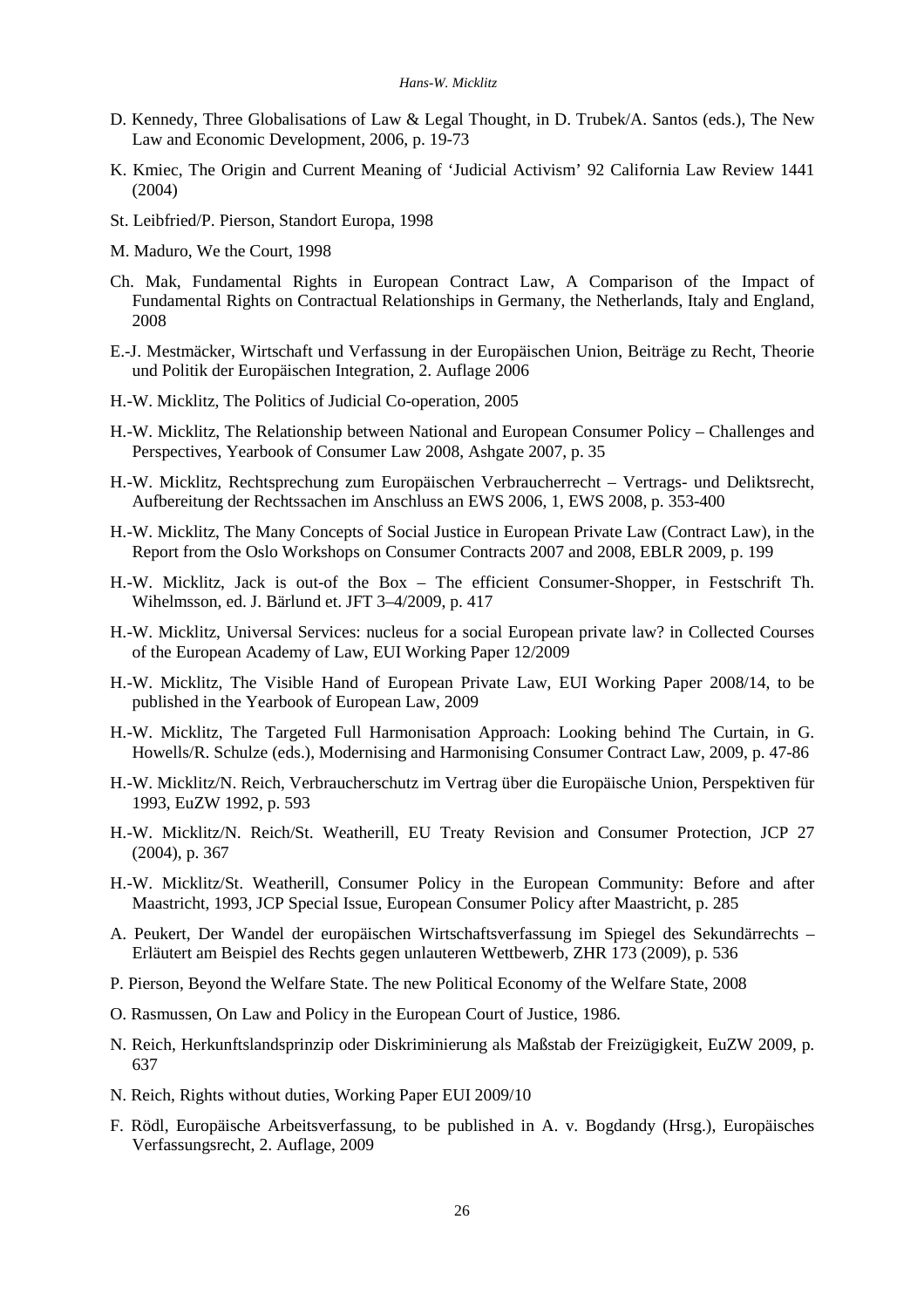- H. Rösler, Europäisches Konsumentenvertragsrecht: Grundkonzeption, Prinzipien und Fortentwicklung, 2004
- P. Rott, A New Social Contract Law for Public Services? Consequences from Regulation of Services of General Economic Interest in the EC, 3 European Review of Contract Law 323 (2005)
- P. Rott, Consumers and services of general interest? Is EC consumer law the future? JCP 2007, p. 8
- U. Rust/J. Falke, AGG Allgemeines Gleichbehandlungsgesetz mit weiterführenden Vorschriften, Kommentar, 2007
- F. Scharpf, The European Social Model, Journal of Common Market Studies, Coping with the Challenges of Diversity, 40 (2002), p. 4
- D. Schiek/L. Waddington/M. Bell, Non-Discrimination Law, Cases, Materials and Text, Ius Commune Casebooks for the Common Law of Europe, 2007
- S. Sciarra (ed.), Labour Law in the Courts: National Judges and the European Court of Justice, 2001
- E. Stein, Lawyers, Judges and the Making of a Constitution, AJIL 75 (1981), p. 1
- H.C.F.J.A. de Waele, Judicial Activism and the European Court of Justice, not yet published
- St. Weatherill, Consumer Law and Policy, 2005
- St. Weatherill, Reshaping Responsibilities in the Legal Order of the European Community, in H.-W. Micklitz/Th. Roethe/St. Weatherill, Federalism and Responsibility, 1996, p. 153
- A. Wunder, The Usage of Solidarity ion the Jurisdiction of the ECJ: Symbolism or a European Legal Concept? LLM Thesis, EUI Florence, 2008